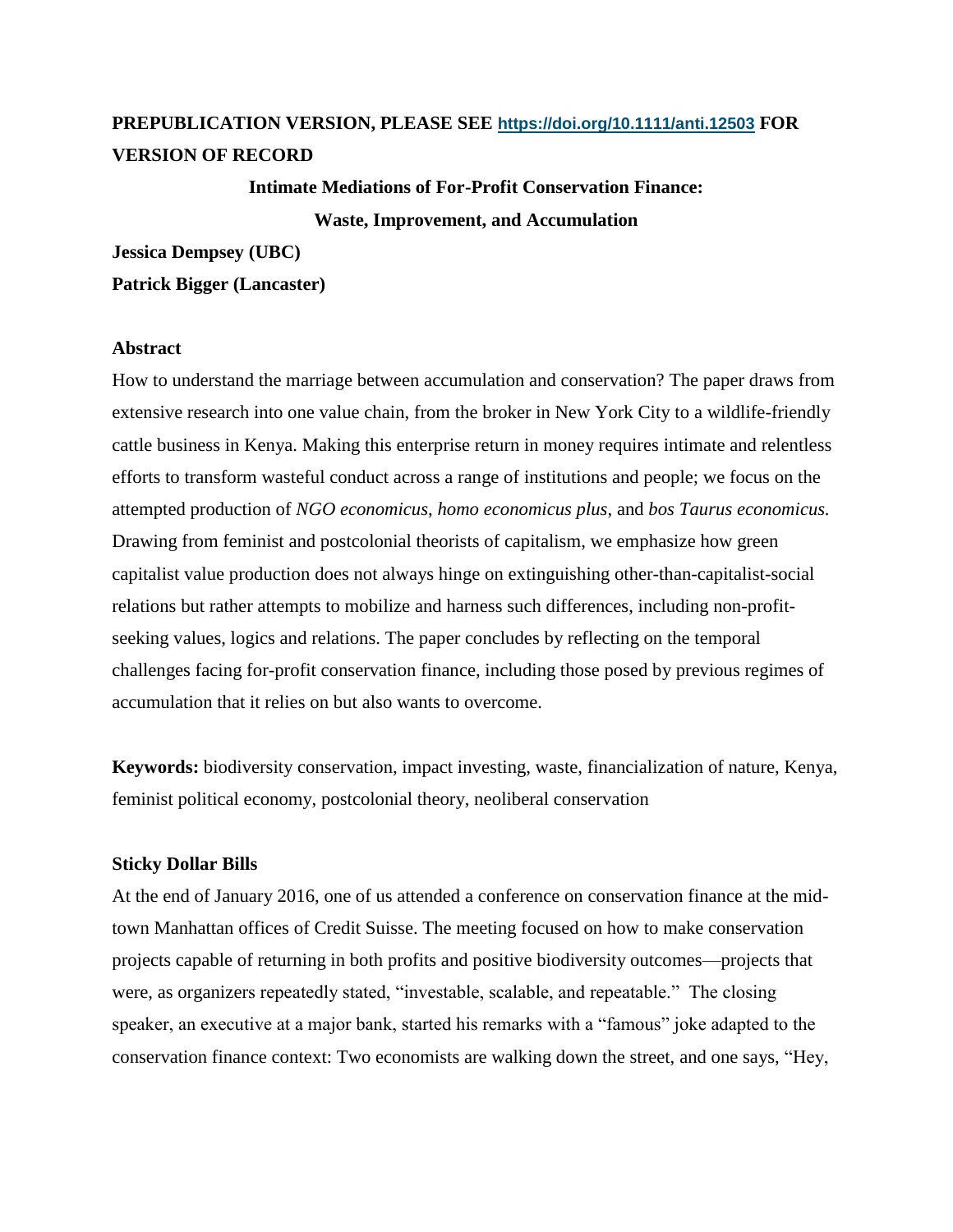look—there is a \$20 bill lying over there." The other one says, "It can't be—someone would have picked it up already!"

Titters followed. The speaker went on to say that the securities market actually works like this works every day—picking up every nickel, dime, and penny, eliminating inefficiencies*.*  He paused and looked out at the crowd of 250 or so, mostly people in dark suits, and continued: "But in environmental markets, in conservation markets, there are twenty hundred thousand dollar bills on the ground. But they are heavy. Some of them seem glued to the ground … They require a ton of work to actually lift them to help drive positive change."

For the executive, those hundred thousand dollar bills laying on the ground are inefficiencies in the market; they are opportunities to save nature and produce capitalist value *at the same time*. The joke reflects a mainstream economic framing of environmental problems: contemporary economic processes have externalities—those wasted but willing bills laying on the pavement, awaiting the right conditions to enter circulation.

We have spent the last three years following attempts to pick up these hundred thousand dollar bills, seeking to understand this attempt to make biodiversity conservation an asset class worthy of investment. Are investors profiting from efforts to mitigate the sixth extinction? And if so, how are they doing it? We begin to answer these questions through a detailed study along the value chain of what we call "for profit conservation finance" (FPCF), the kind of work called for by geographers studying green and social finance (Christophers 2016; Rosenman 2018). In approach, we draw inspiration from scholars of millennial development such as Roy (2010) and Mitchell and Sparke (2015), who chronicle the emergence of a rhetorically kinder and gentler development more focused on poverty elimination, not only growth. But such millennial development must still be market-oriented as much as possible, and ideally profitable. And so, in *Poverty Capital*, Roy asks: "How can the entrepreneurial talents, social capital, and sweat equity of the poor be converted into new forms of capital?" (2010, 26). We too focus on understanding how non-accumulative, often non-profit energies of conservation are marshalled (or attempted to be) into an accumulative form. In our case, investments are meant to not only reduce poverty but also improve the life prospects of diverse nonhumans and biological diversity.

In tracing an investment facilitated by NatureVest – located in New York City - into a conservation business called GrazingWorks – located in the Kenyan central highlands - and the broader set of relationships and processes that make this investment possible, we did not find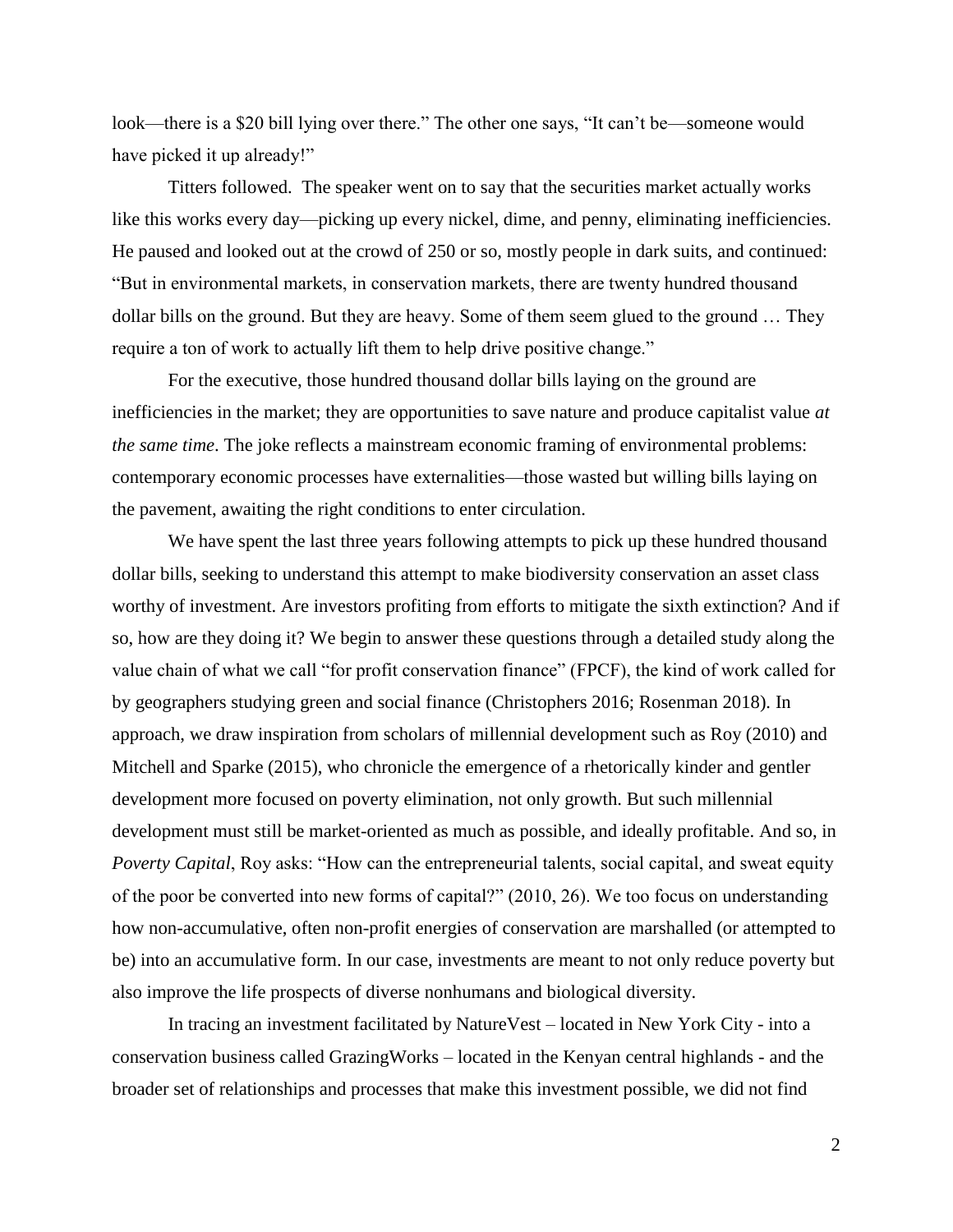spectacular new commodifications, profiteering, nor market-making 'all the way down'; rather we observed attempts to create resilient market subjects and social relations, something more like capacity building all the way down. But capacity building for what? To what end? We suggest that what is going on in FPCF can be understood as a part of the ongoing liberal project that attempts to transform waste and wasteful conduct into capitalist value (Gidwani 2008), a "will to improve" (Li 2007) meets return-generating finance. That is, all along the value chain are efforts to modify and produce appropriate economic and environmental behavior – a "crusade against…wasteful conduct" (Gidwani 2008:xxi) - an analytic emphasized in neoliberal environmentality literature (e.g. Fletcher 2010) that we couple with attention to return generation, capital circulation and colonial histories.<sup>1</sup> Understood this way, our study traces an attempted "waste-to-value" conversion in action, an effort that involves intimate, challenging mediations attempting to transform wasteful conduct in the direction of three ideal types: what we've termed *NGO economicus, homo economicus plus,* and *bos Taurus economicus*. 2

The paper moves from a general discussion of FPCF, including engagement with the literature, outlines our approach, and then digs into the research and analysis. While we stick close to this one value chain in order to understand how conservation is (attempted to be) transformed into capital, in the final section of the paper we return to the question of those sticky dollar bills on the ground – the challenging nature of efforts to solve environmental crisis through the magic of the market and, in particular, through the discipline of return-oriented green finance. To do so, we telescope out, arguing that the difficulties facing FPCF reside in the multiple temporalities that are in constant tension: the fast rhythms of investment capital, the patient time needed to transform "wasteful" conduct, as well as the longer histories of the settlercolonial past and present.

#### **Encountering Conservation Finance: conceptual and methodological starting points**

The Credit Suisse conference that opened this paper is aligned with the "impact investing" or "social finance" movement— investments that aim to return not only in money but also in other

 $\overline{a}$ 

<sup>&</sup>lt;sup>1</sup> We utilize the terminology FPCF rather than the umbrella term neoliberal conservation in an effort to be specific about the subject of our study. Neoliberal conservation encompasses many processes - from the rise of ecosystem services discourse, market-making, and to the insertion of return-generating capital in a wide array of natural settings that might be deemed conservation-oriented.

<sup>2</sup> *bos Taurus* is the Latin name for the most common type of cattle.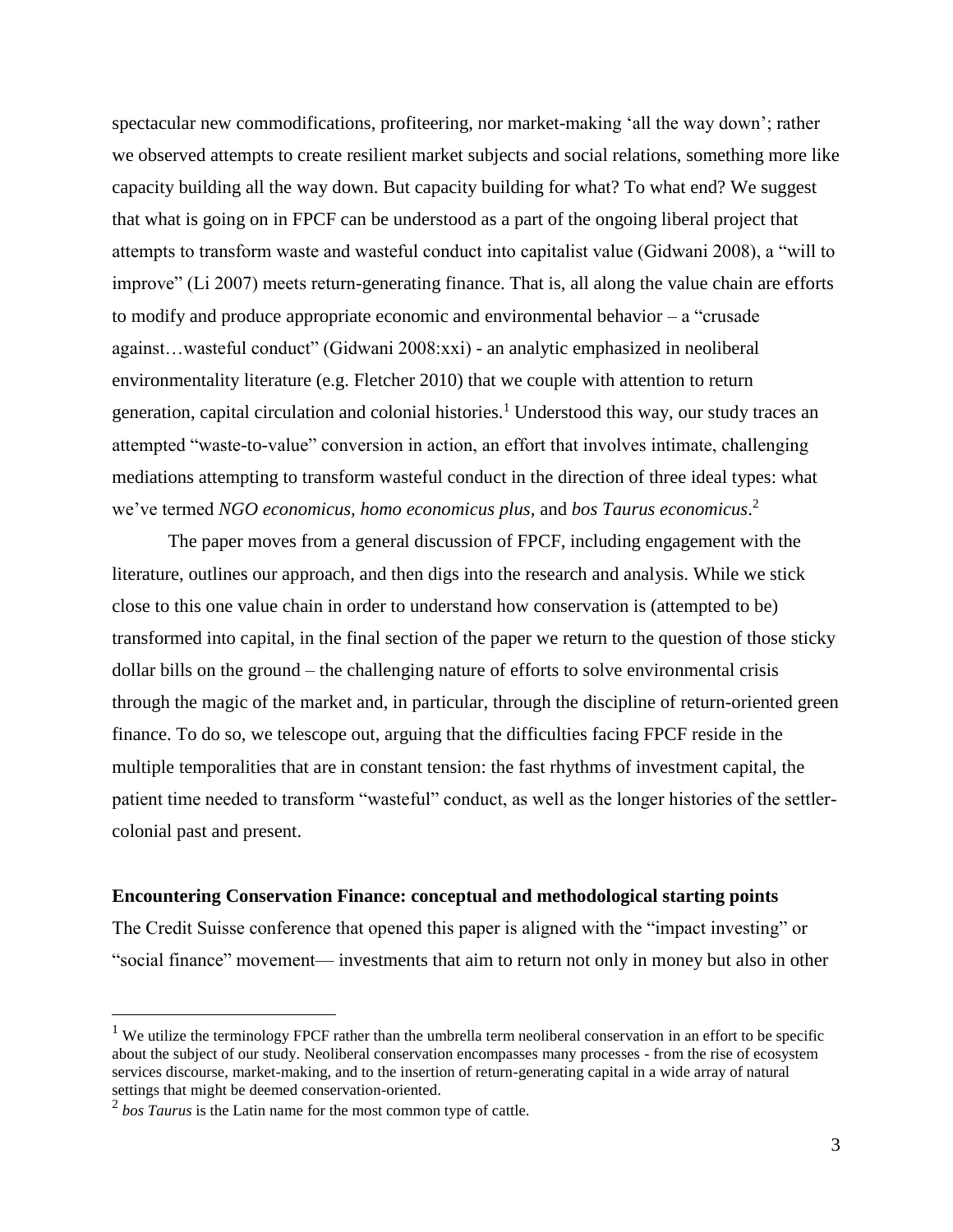social and/or ecological benefits (e.g. Mitchell 2017, Rosenham 2018). This movement is part of the broader 'millennial development' trend noted above but also linked to a rise in 'millennial philanthropy' or philanthrocapitalism (Mitchell and Sparke 2016; Holmes 2013) where the super-rich invest in mechanisms targeted at entrenched social and environmental problems. Mitchell and Sparke (2016) summarize the zeitgeist of millennial philanthropy as "opportunistically shor[ing] up global market practices and rationalities through local social projects that at once acknowledge and cover for market failure while simultaneously cultivating new market subjects" (727). This description could easily be applied to FPCF by adding environment or conservation to the social.

Some scholars working under the umbrella of neoliberal conservation describe this kind of green investment practice as growing, driven by investors seeking promising new sites, spaces, and processes for accumulation (e.g. Sullivan 2013, Büscher 2014). Büscher and Fletcher (2015) go as far to argue that these conservation investments represent a not only an attempt to save nature through capitalist efforts but also a kind of environmental fix for the most recent accumulation crisis. Similarly, Sullivan (2013) suggests conservation is being re-made as a "spectacular frontier for capital investment" (200). Yet rendering biodiversity conservation investable is hardly a smooth process. Those dollar bills are heavy and sticky: it is difficult to generate revenue from conservation and thus, difficult to make a robust asset class for investors – one with an attractive risk-return profile (Dempsey and Suarez 2016, Asinyabi 2018, although see Kay 2018 for a North American counter-story). As such, the capital circulating in FPCF is not—for the most part—market rate. Instead, FPCF is primarily populated by investors willing to invest in high-risk, low-return projects -- hardly a "rational" market position.

The arrested development of this asset-in-the-making challenges the typical political economic explanation – one driven by accumulative urges and broader political economic trends. FPCF does not have the same aims as what we call "extractivist finance", finance that depletes ecosystems and erodes human well-being, unburdened by delivery of multiple impacts. Indeed, participants in conservation finance often position their kind of investing and profiting against "Wall Street" or "The City". The conservation investment field is rife with born-again stories of people who turned away from Wall Street, or, as is increasingly common, people who entered business school armed with degrees in natural resource management or ecology. These are not corporate raiders of the type depicted in Karen Ho's (2009) ethnography of Wall Street, where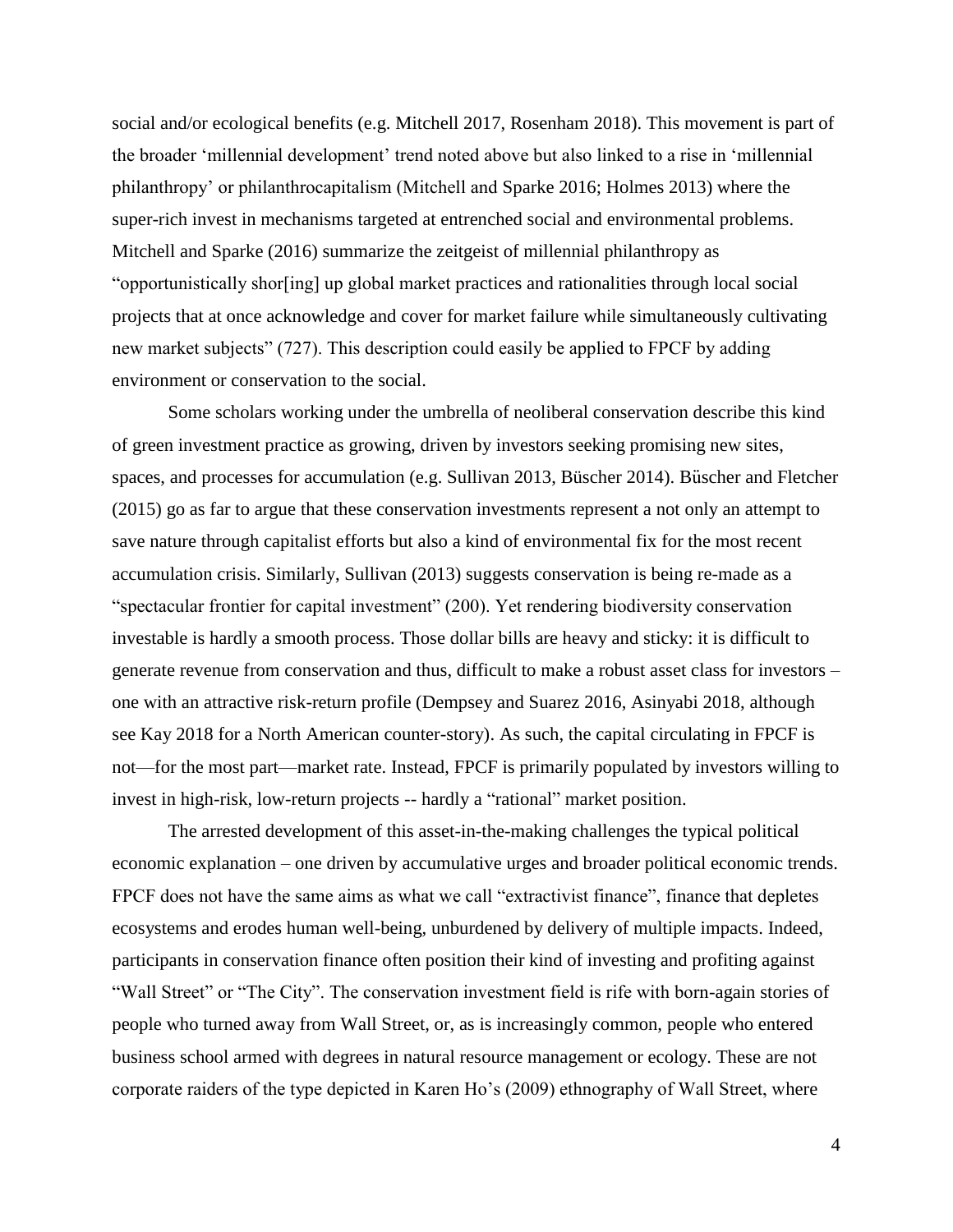she emphasizes the rise of shareholder value. In her account, restructurings and lay-offs to "cut the fat", as well as the flexible labour culture of Wall Street, facilitated a cavalier attitude about job losses. In FPCF, as with social finance and millennial development, the purpose is often to create jobs and support livelihoods, with success measured not only in profits returned, but also of numbers of jobs created and hectares of land protected.

We could approach for-profit conservation financiers as if they were the same old bankers, scampering about to obtain the highest yield available. Instead, our approach is to take these actors, their motivations and investment practices seriously; we study and try to understand—as in Ho's 2009 study of Wall Street—the "everyday, embodied practices" (Ho 2009:294) of biodiversity asset making. The contemporary push to make assets is animated by the possibility for new kinds of accumulation, but we do not agree that it is "first and foremost about capital; generating value that is of use in and to contemporary capitalism," as Büscher argues (2014:203). As Mitchell and Sparke (2016) note about millennial philanthropy (see also Rosenham 2018), FPCF is also animated by recognition of fundamental problems in capitalism, as well as moral desires to "do good" and perhaps "right wrongs"; it is inspired less by Gordon Gekko than by Muhammad Yunus. Recognizing difference in intent does not mean all is well. Scholars of both millennial philanthropy like Mitchell and Sparke (2016) and Foucault-inspired scholars working in neoliberal conservation, such as Fletcher (2010) draw out the coercive aspects of seemingly softer governance mechanisms that use economic incentives to "behave in conservation-friendly ways" (Fletcher 2010, 204), in the process "critically transforming", "biological, linguistic, cultural and epistemological diversity" (Sullivan 2013, 200) in the direction of market or financialized subjectivities.

What conceptual framing of capitalism can allow us to hold on to these heterogeneous drivers, desires and rationalities while avoiding a Pollyannish vision of green financial intentions and the formidable disciplinary power wielded when concentrated wealth decides to save the planet? Complementing the scholarship on millennial philanthropy and neoliberal environmentality, we find much grist from post-colonial and feminist scholars of development and capitalism. Scholars like Gidwani (2008) and Tadiar (2015) refuse unifying, homogenizing theorizations of capitalist social relations that limit political options and erase social worlds, while not ignoring the structuring power of dominant socio-economic relations, norms and codes – including those of large financial institutions and concentrated wealth. Drawing from Marx,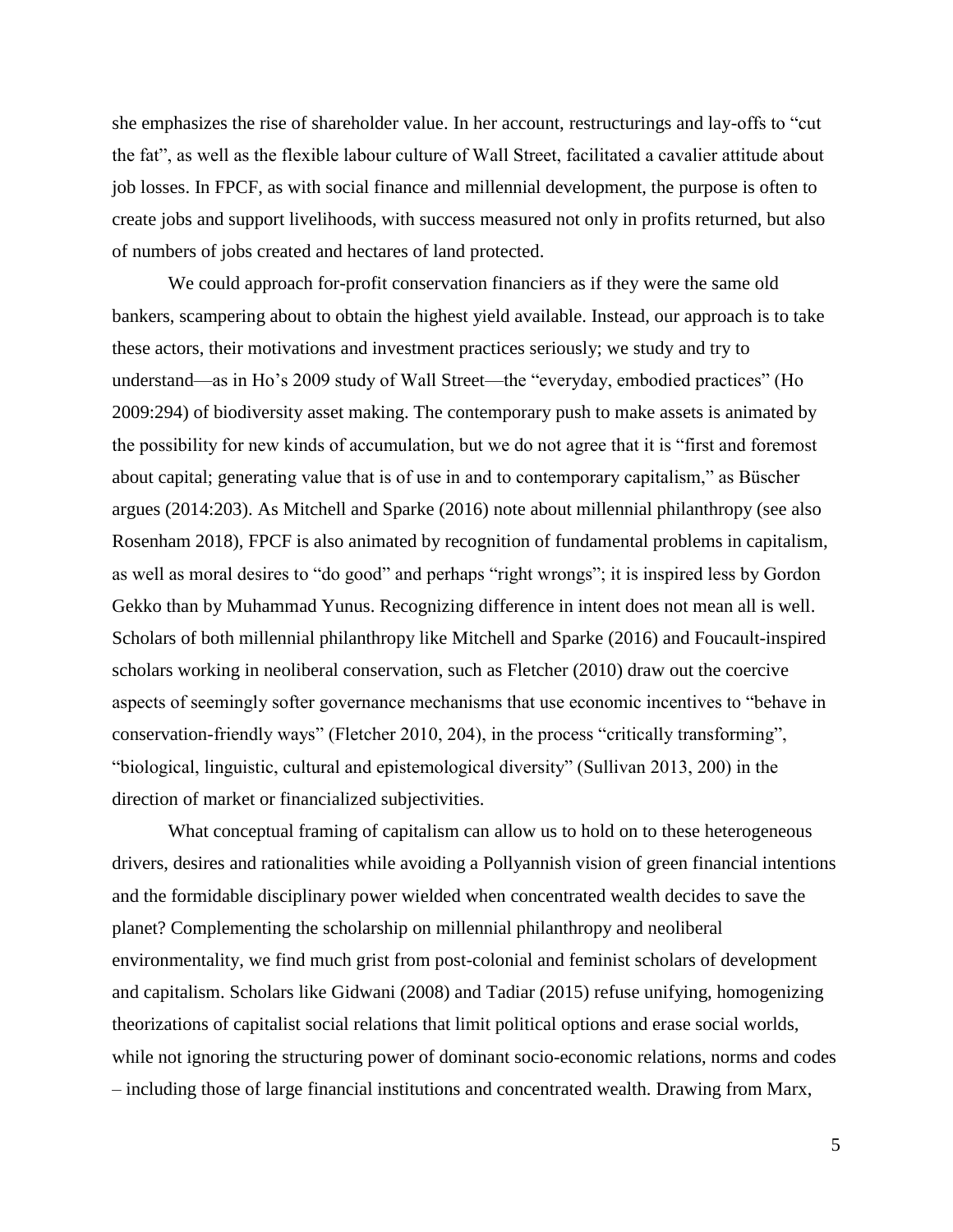Althusser, and postcolonial critiques of historicism *a la* Chakrabarty, Gidwani theorizes capitalism "as an incomplete totality constantly striving for self-adequacy" (xxiii). Read through Gidwani, biodiversity conservation asset making, and indeed capitalism in general, requires us to understand a "complex whole", "*where production activity oriented to profit-taking for accumulation interdigitates with other value-creating or normative practices*" (2008:198; emphasis original). For example, conservation finance must be made to cohere with conservation science, which has its own truth-making logics and practices, ones that certainly can be colonial in orientation (Forsyth 2011), but not accumulative at their core (see also Li 2007). Conservation investments must return in money, but not only money – and that matters.

It is important to note that we are not calling conservation finance more than, or other than, capitalist (c.f. Gibson-Graham 2006). Rather, Gidwani's point – which we think is crucial is that capitalist value and social relations are forged out of more than just the law of value. Capitalism is a system of production that is fully dominant, but its activities cannot be understood as "mere expressions of … capital" (2008:xxiv). As with Roy's (2010) study of microfinance, Gidwani pushes us to think about how capital "draws its force by attempting to divert or attach itself to other kinds of energy or logic—cultural, political, non-human—whose contributions, like those of history's subalterns, are erased from conventional accounts" (xix). FPCF makes it abundantly clear that capital cannot declare from on high, "Make assets and create profit from conservation!" Rather, the production of biodiversity conservation as an asset class involves the power of the investor class and the dealmakers trying to pick up the sticky dollar bills as they negotiate other bodies, values, epistemologies, and practices—work that must continue, relentlessly, to make the asset class.

# *Studying FPCF*

Building from this conceptual base, our research traces attempts to suture capital to other energies and logics, with all the attendant challenges (Roy 2010). Our approach brings a detailed study of green finance across the value chain from top (investor) to tail (vested project) to literatures on neoliberal conservation and impact investing. We examine what happens throughout the value chain when actors attempt to address poverty and extinction through the cultivation of bankable projects. This involves following the money, yes, but we also pay close attention to the construction of socio-ecological conditions of production and reproduction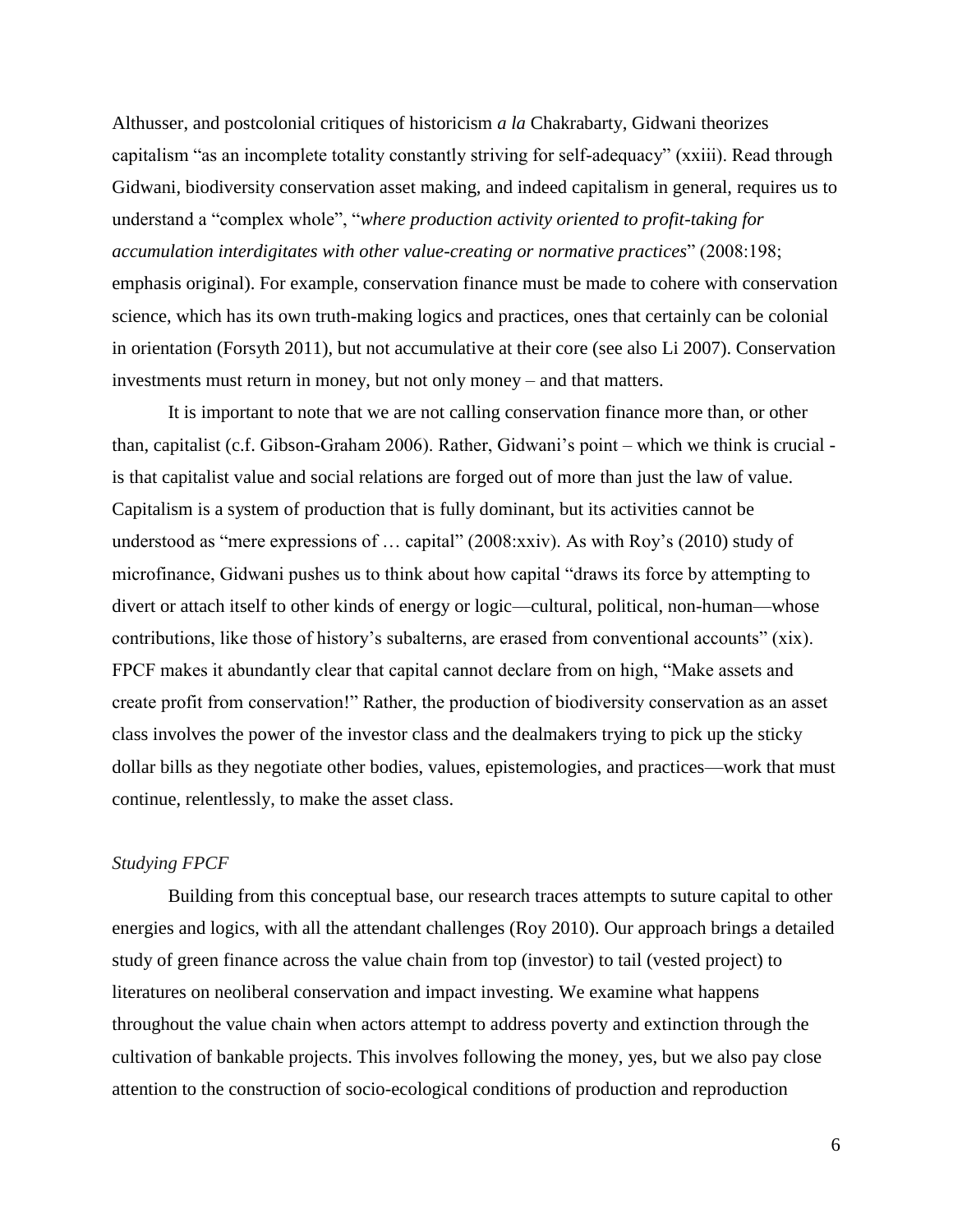necessary so for-profit capital can flow (see also Tsing 2000, Tadiar 2015), which includes attempts to build new market-oriented subjects (Fletcher 2010).

Our research is multi-sited, ranging from attendance at conferences such as the one in New York, to interviewing more than 40 dealmakers, managers, and other proponents of this nascent asset class in Africa, North America, and Europe, including a field trip to Kenya to visit three vested projects. In this paper, we drill down into one investment arrangement, focusing on an upstream institution "NatureVest" and the investments they have facilitated into Grazing Works. Our overarching research focuses on the work of middle managers, NGO employees and experts as they attempt to pick up those heavy dollar bills. Ours is not a study of community impacts, nor do we interview pastoralists who are the target producers.

One final note on methodological approach. While we prioritize a deep-dive into one circuit of conservation capital, it would be ahistorical and un-geographical of us to understand FPCF as *only* a set of everyday, embodied practices (c.f. Ho 2009); these asset-making processes do not occur independently of extractive finance or wider liberal capitalist social relations, present and past. Impact investing remains deeply reliant upon extractivist finance; the capital meant to deliver so-called "impact" arrives, as all capital does, "dripping blood and dirt from head to toe" (Federici 2004: 64, paraphrasing Marx). So while conservation finance distinguishes itself from extractive capital, it is made possible by both the longue durée of colonial-capitalist accumulation and contemporary extractivism. For example, investable conservation depends on the massive wealth of ultra-high-net-worth families who are able to invest with little return; they can afford to engage in high risk, low return investments precisely because of the system of accumulation they are seeking to transcend. Such concentrations of wealth are not only the result of wage labour exploitation, but also the "superexploitation" (Mies 1986) of a huge array of people, natures, and relations that are necessarily unvalued if capitalism is to be reproduced. If we are to understand the operations of biodiversity capital in the present, we must remain attuned to the historical processes of colonialism and difference-making that contribute to structuring contemporary mechanisms of conservation, which we turn to in the conclusion.

### **From New York City to GrazingWORKS**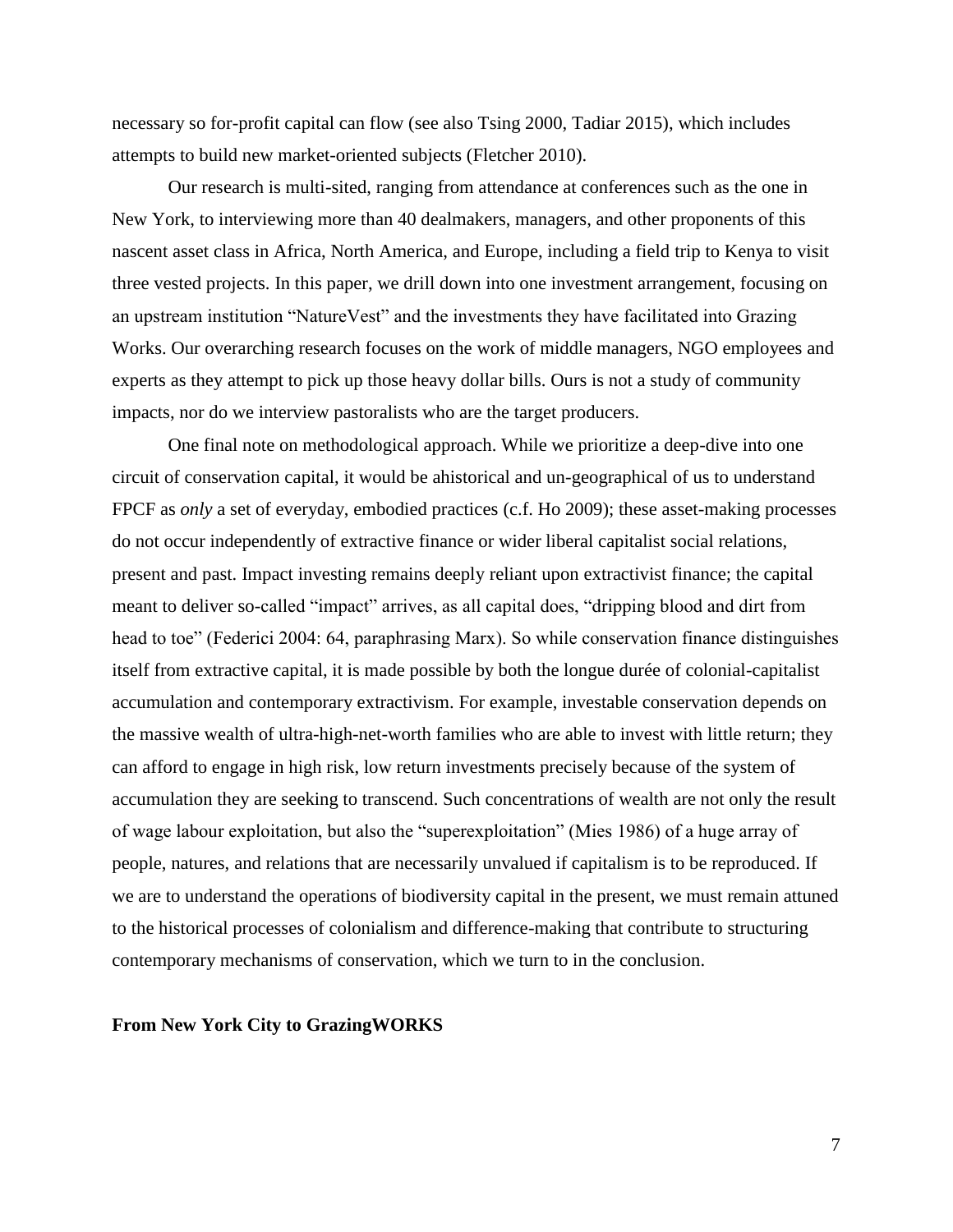NatureVest, based in New York City, is the conservation investing unit of The Nature Conservancy (TNC).<sup>3</sup> It seeks private capital to support TNC work beyond charitable and state capital, to build economic independence from donors and the work associated with chasing the next benefactor. Reflecting growing relationships between big finance and big conservation (e.g. Sullivan 2013, MacDonald 2010), its advisory board includes high-profile financiers such as Doug Petno, head of Commercial Banking at JP Morgan Chase & Co., and Muneer Satter, a former Goldman Sachs partner. These experts provide NatureVest with advice, contacts and help to "think about tricky structures" (NV), but NatureVest is officially governed by the main board of TNC. NatureVest aims to place 1 billion USD in return-oriented conservation projects by  $2020.<sup>4</sup>$ 

NatureVest is a "conservation finance platform"; when we called it a "fund", our interviewee carefully corrected us: "We're a team within TNC structuring investment opportunities that support our mission and raise capital … we don't have a pool of capital" (NV). There is no point raising a bunch of capital to have it just sit there, she said, explaining, "I see a lot of evidence that the structuring of these transactions … is very complex, is very expensive, is very time consuming and is not recoverable through the economics of a transaction or even of a fund". As powerful as capital is, it cannot simply declare something like conservation to be profitable. Conservation as an accumulation strategy relies on alignments that are "complex", "expensive", or "time consuming". This kind of financing is more akin to barter than muchtouted green financial markets, she went on to explain. "It's not like we're dealing with gold bullion and wool," the interviewee said (NV). "There's no secondary market … We're still some ways off from that".

Where can yield be found in conservation projects that largely rely on aids and grants? Conservation capital flowing through NatureVest relies on intimate knowledge of places and projects from TNC project staff on the ground; these people are their "origination engine" (NV). Deal origination is not easy: "Most of my colleagues are biologists or conservation scientists ...

 $\overline{a}$ 

 $3$  To cite these interviews, we use the initialisms of the organizations with which the interviewees were associated: upstream financial managers at NatureVest we use "NV", for a TNC staff member in East Africa we use "TNC", and for interviews with on-the-ground project staff, including the head of the social enterprise, we use "GW".

<sup>&</sup>lt;sup>4</sup> To date, NV has helped place investment in mechanisms ranging from a debt-for-nature swap in the Seychelles to facilitating a stormwater credit trading program in Washington, D.C, totaling at least US\$174.4 million in placement across six projects. The vast majority of that sum, US\$134 million, went to land acquisitions in the northwestern United States, an activity that looks quite similar to standard Nature Conservancy practice but with an element of cost recovery (NatureVest, nd; Gunther 2015).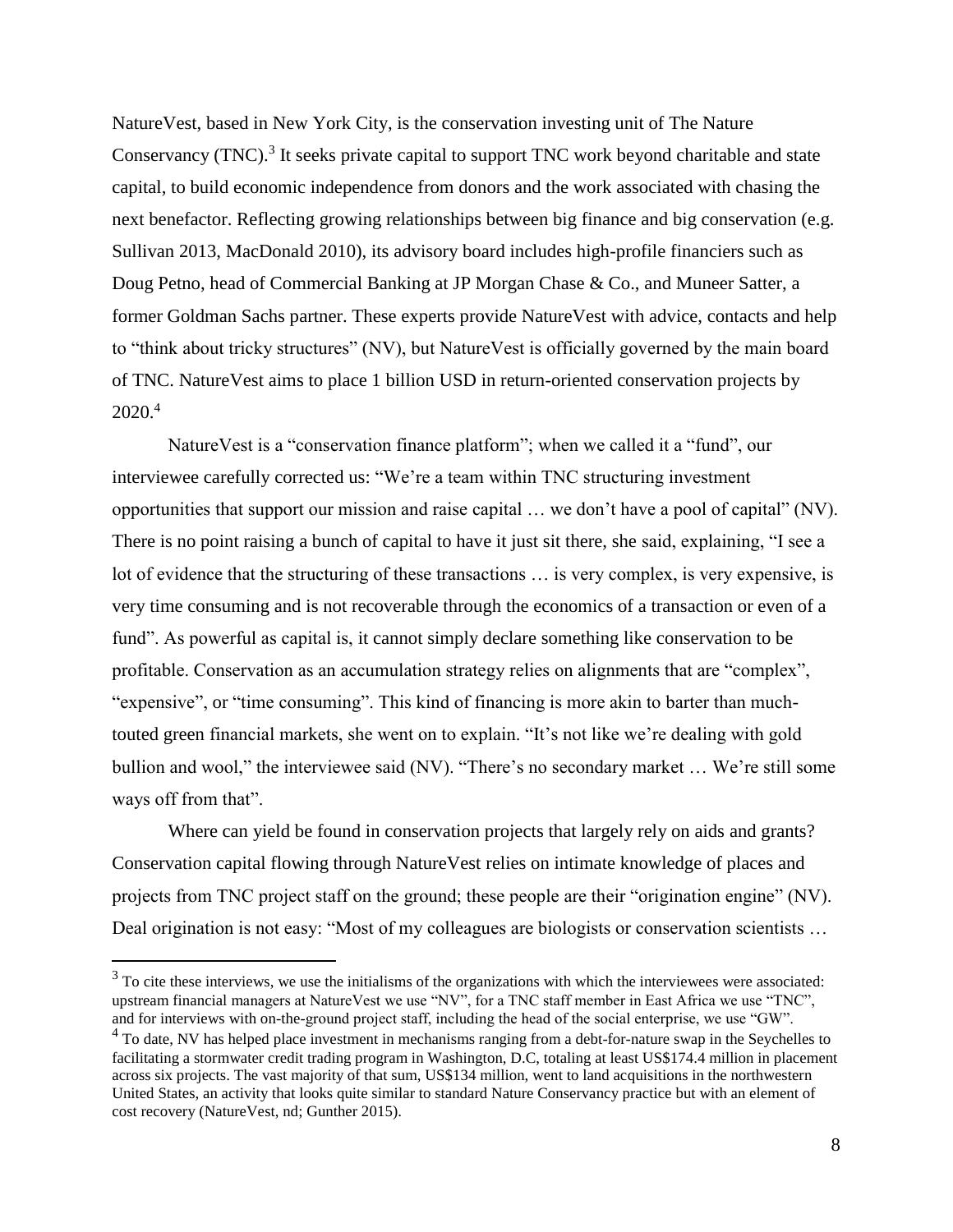who have never thought about a transaction structure ... You know, we talk about providing people with cash flow glasses" (NV). NatureVest staff screen and help structure deals proposed by TNC staff, but are also doing "a lot of capacity building", working closely with TNC field staff to "understand what makes a viable deal and how conservation can be done using investment capital" (NV). This arrangement is similar to what Roy (2010, 31) describes in microfinance, with emerging alliances between those who "control access to the poorest" (and we would add, conservation spaces) – often NGOs - and commercial banks who "control access to capital". TNC staff all over the world are being asked to don their "cash flow glasses", which means looking for revenue possibilities, a good regulatory environment, and the right "last mile execution partner that can actually ensure the conservation outcome" (NV). Such glasses have not tended to identify carbon market projects, reflecting a generalized sentiment among upstream financial managers the ecosystem service markets were not capable of enough revenue "to be the only source of payment on an investment" (NV). Rather, we saw an array of investments in conventional commodities like cattle meant to have conservation benefits.

# *Placing Conservation Capital in Kenya*

NGOs - the origination engine: In 2015, NatureVest enabled an investment into GrazingWorks, a social enterprise based in Kenya's central-northern rangelands and headquartered in Lewa Conservancy (see figure 1). But the story really begins with those with NGOs who mediate access to people and space for international capital - in this case, The Nature Conservancy (TNC) and the Kenya-based Northern Rangelands Trust (NRT). TNC is interested in the region's wildlife, who rely on land shared with pastoralists and their cattle. According to TNC, the threats to wildlife stem from "population growth and climate change"; "[l]onger droughts and increased human-wildlife interactions threaten a balance that has held for generations" (Molinar and Kaiser 2015). In response, TNC focuses on changing grazing management because, as a TNC interviewee outlined, "the lack of grass, the competition of grass for livestock and for wildlife is the killer threat in this system in northern Kenya" (TNC).

# INSERT FIGURE 1 HERE

This same TNC staff member originated the deal in question after having worked in the area for 15 years, building from preexisting relationships with NRT, the parent NGO (see figure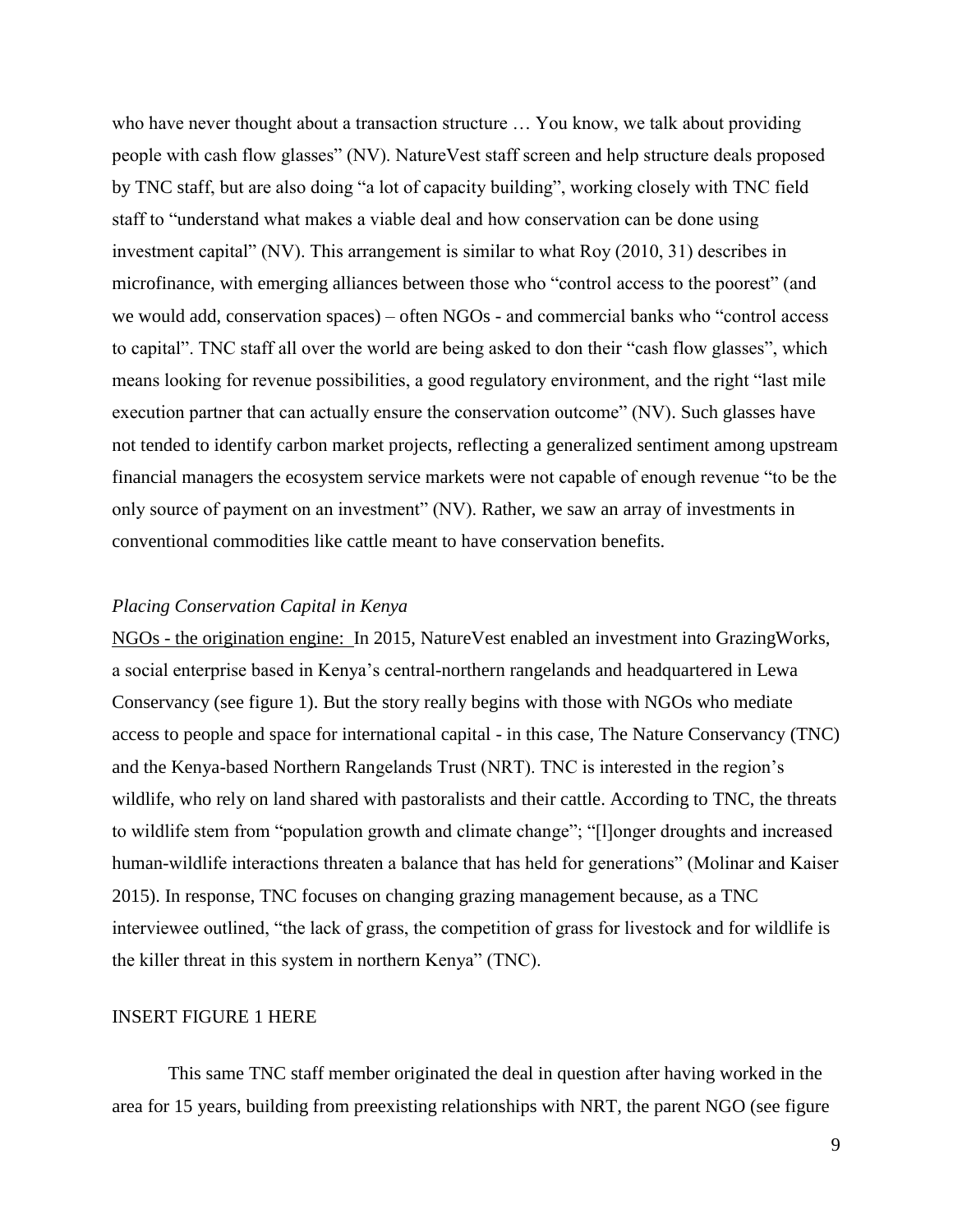2). NRT's main goals are to "transform people's lives, secure peace and conserve natural resources" in Kenya (NRT, n.d.) and its primary approach to these goals is through the establishment and management of 33 community conservancies. These conservancies are extrastate governance structures that enforce organization-wide standards on land use, particularly related to livestock grazing. Creating and running conservancies is expensive; NRT documents show a total budget of approximately US\$2.8 million, which works out to an average of around US\$90,000 per conservancy (see NRT 2015). NRT hopes to expand its community conservation model across Kenya and East Africa but is highly dependent on aid money, which is never guaranteed. As such, NRT is constantly searching for other revenue sources for expansion, as well as to support the ongoing management of its existing conservancies, which are spread across more than  $44,000 \text{ km}^2 - 8\%$  of Kenya's land mass.

## INSERT FIGURE 2 HERE

The social enterprise: NRT-T: Toward this effort, NRT spun off a social enterprise, NRT-T, that focuses on finding "ways to create business lines that are in support and enabling the conservation and livelihood missions of [NRT]" (TNC). Interviewees saw the sustainable commodities activities of NRT-T, especially cattle production, as the organization's most promising initiatives, marking a shift away from fickle high-end tourism as the revenue driver for conservation in the region. One TNC representative emphasized that the organization's focus on livestock markets was crucial for unlocking support for conservation in communities:

Your local Samburu pastoralists, who live in a mud hut in the middle of nowhere, who has got their cows as their asset ... they just don't understand it [tourism]. But all of a sudden, when a conservation organization comes in and starts talking about the livestock market that's down the road instead of a three-day walk, and we're going to pay a premium back to the conservancy and we're going to do it repeatedly at the right time of year, and it's all going to be performance based, all of a sudden that conservation has relevance. (TNC)

The Nature Conservancy is providing NRT-T with technical support and grants, including grants for the livestock market business line, GrazingWorks (GW). To enable its expansion, NatureVest facilitated the injection of up to US\$7 million into GrazingWorks. An interviewee (TNC) explained the origins of the investment, which began with an existing TNC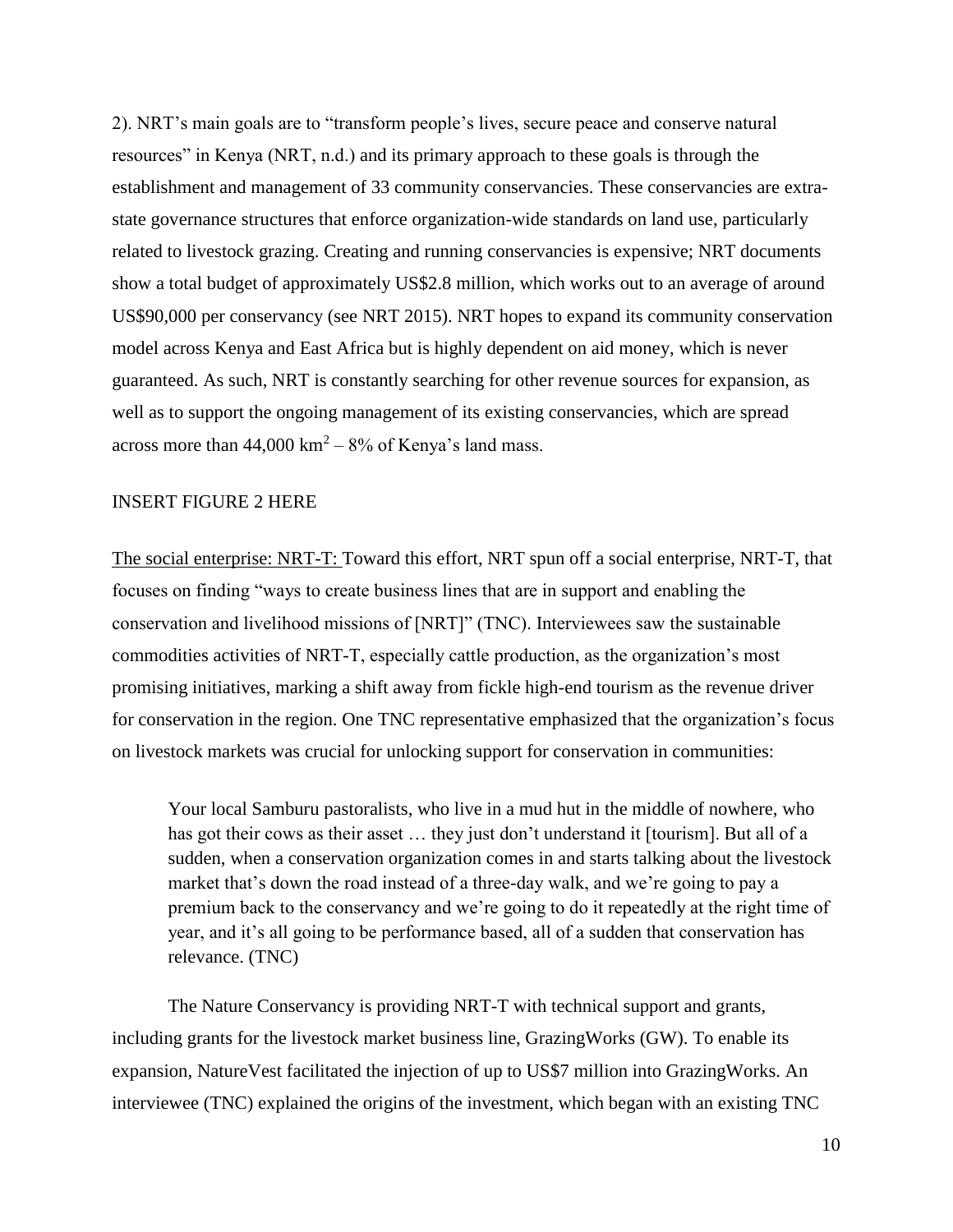donor open to a different kind of financial relationship. This donor-investor was prepared to contribute US\$7 million to the business and wanted half of that to be a loan (at 1 percent interest), but was flexible on how the other half was structured, expressing willingness for it to be non-return oriented. The original deal labelled the other US\$3.5 million as equity stake. As of submitting this article, only the loan has been extended, with the remaining US\$3.5 million not yet deployed in anticipation of some key changes to GrazingWorks' business model. This willingness to accept a range of investment structures, including non-return investments, is indicative of the quasi-philanthropic-investment mindset of investors active in FPCF (e.g. a 'donor-investor'); however, the move to return-oriented investment remains important even if it is not seeking market rates of return – we elaborate on this in the next section.

The business, GrazingWorks, tries to make money so it can repay the loan while also achieving conservation and development goals. To do so, it functions as a cattle trader. It buys cattle from pastoral communities organized through the 33 NRT conservancies. These communities were already selling cattle at markets (several days walk away), but GrazingWorks brings the market to them: "So the livestock guy calls say, James at Kalama Conservancy and says, 'Hey, on June 13th we want to come do a market… So James, the conservancy manager, gets it all organized … [GrazingWorks] pays cash directly to the man or the woman who is selling the cows that day" (TNC).

After purchasing the cattle, GrazingWorks transports them to ranches and conservancies with better grass in the fertile Laikipia region, nestled between Kenya's central highlands and arid north. Land in this region is concentrated in the hands of white ranchers, international institutions, and Kenyan elites (a point we return to later). There the cattle are "finished" – fattened up and slaughtered. Ideally, GrazingWorks sells cattle for more than they cost to buy, transport, and fatten; it then invests money in buying more cattle. It is, from a distance, a straightforward M-C-M' circuit, albeit one mediated by numerous organizations - a community conservancy organized by an NGO funded by international aid does the work of organizing a cattle market that allows the social enterprise to access an input to production needed to generate return meant to pay back the investor.

Project managers reported that communities like this program because they can avoid risks they face when they walk their cattle to markets, during which "the animal's quality degrades, sometimes they lose weight as they're walking forty kilometers or so to a market"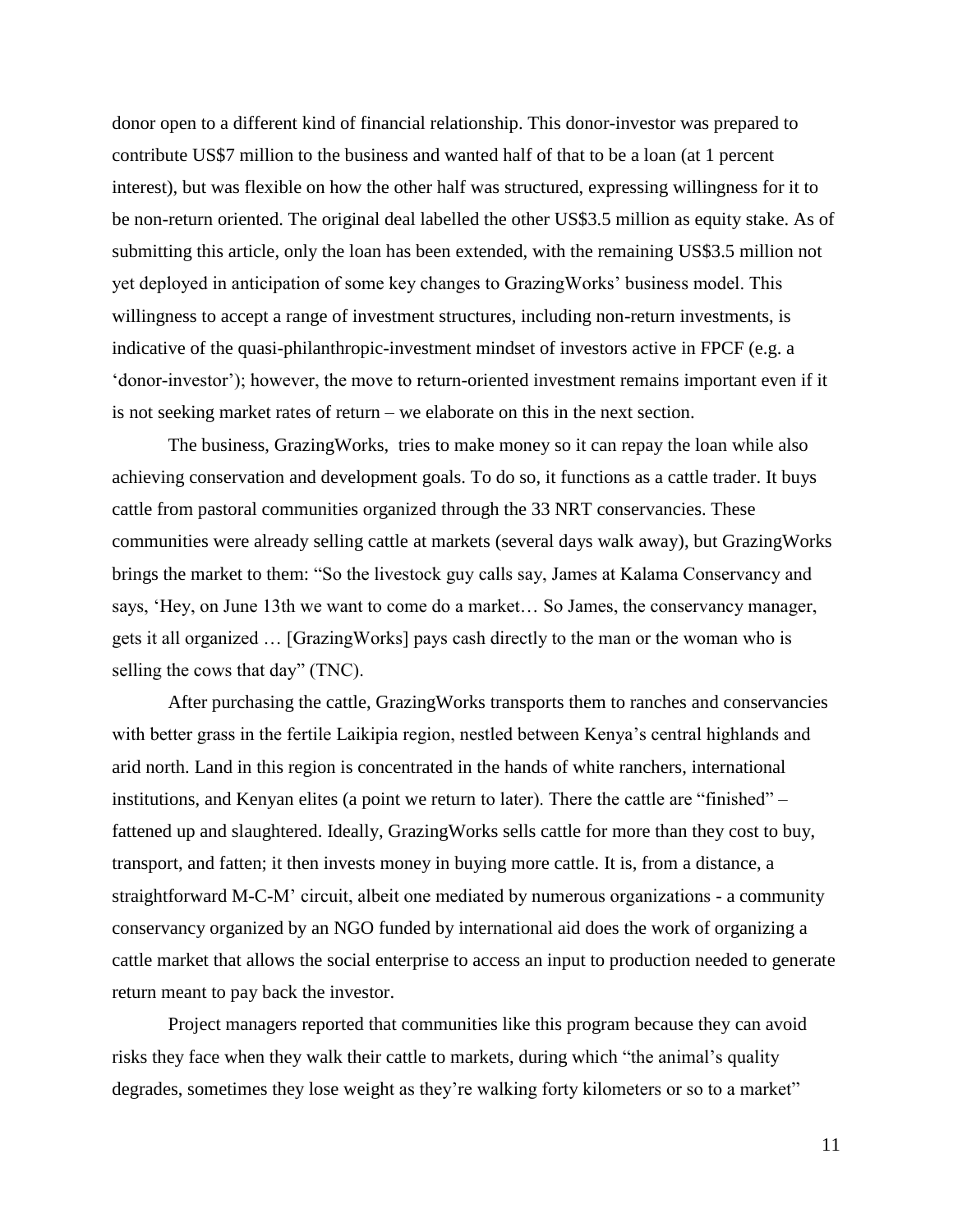(GW). Further, we were told that bringing the market to the communities avoids cattle theft, a significant problem in the area. Additionally, for every cow purchased GrazingWorks pays the community a small amount (approximately Ksh2000 or US\$20) that they can invest in community projects like schooling or wells. And they also contribute to the conservancy fund. The market and the payments are important for the work of the "parent" NGO (NRT); they help to secure the legitimacy of the conservancy, of this governance relation, and of NRT. The sale is also subject to a county government cattle tax, which we were told is not regularly paid in other non-GrazingWorks cattle markets. In 2015, the project contributed a total of about Ksh1.1 million (around US\$110,000) to county governments.

But what about conservation? First, bringing the market to conservancies provides more opportunities for herders to sell their cattle, thus potentially reducing the numbers of cattle, and overgrazing is viewed by conservationists as a key problem for wildlife in the area. But second, and more importantly, GrazingWorks only brings a cattle market to NRT conservancies who behave per the guidelines set out by NRT, who rates conservancies on criteria related to governance, financial transparency, grazing, and security. The cattle market is a "performancebased purchase", and "only conservancies that meet a certain high score become eligible to be participating in the livestock to markets program" (TNC). Those who don't make the grade do not have a market, "And they get frustrated and they call up and say, 'You've got to bring the market', and we say, 'Well, you've got to get your leadership figured out, there's a lot of corruption going on, or it's not working', or whatever" (TNC). That is, TNC and NRT like the market because it gives them a carrot to encourage communities to conduct themselves according to NRT amd TNC criteria. As TNC staff explained: "What we're trying to do is incent behavior change. We're trying to get people to graze their cows better, and to not nub every piece of grass down to the bare ground" (TNC).

#### **The Intimate Mediations of For-Profit Biodiversity Conservation**

An investable, bankable project, one able to produce revenue to pay investors, is realized here through intensifying existing economies and relationships—by rationalizing cattle markets. GrazingWorks is trying to reshape the existing cattle economies of pastoralists into a form that can yield for investors. But its business model is tied to the interests of NRT and TNC—NGOs whose aspirations cannot be understood as entirely capitalist. So the question is, how does capital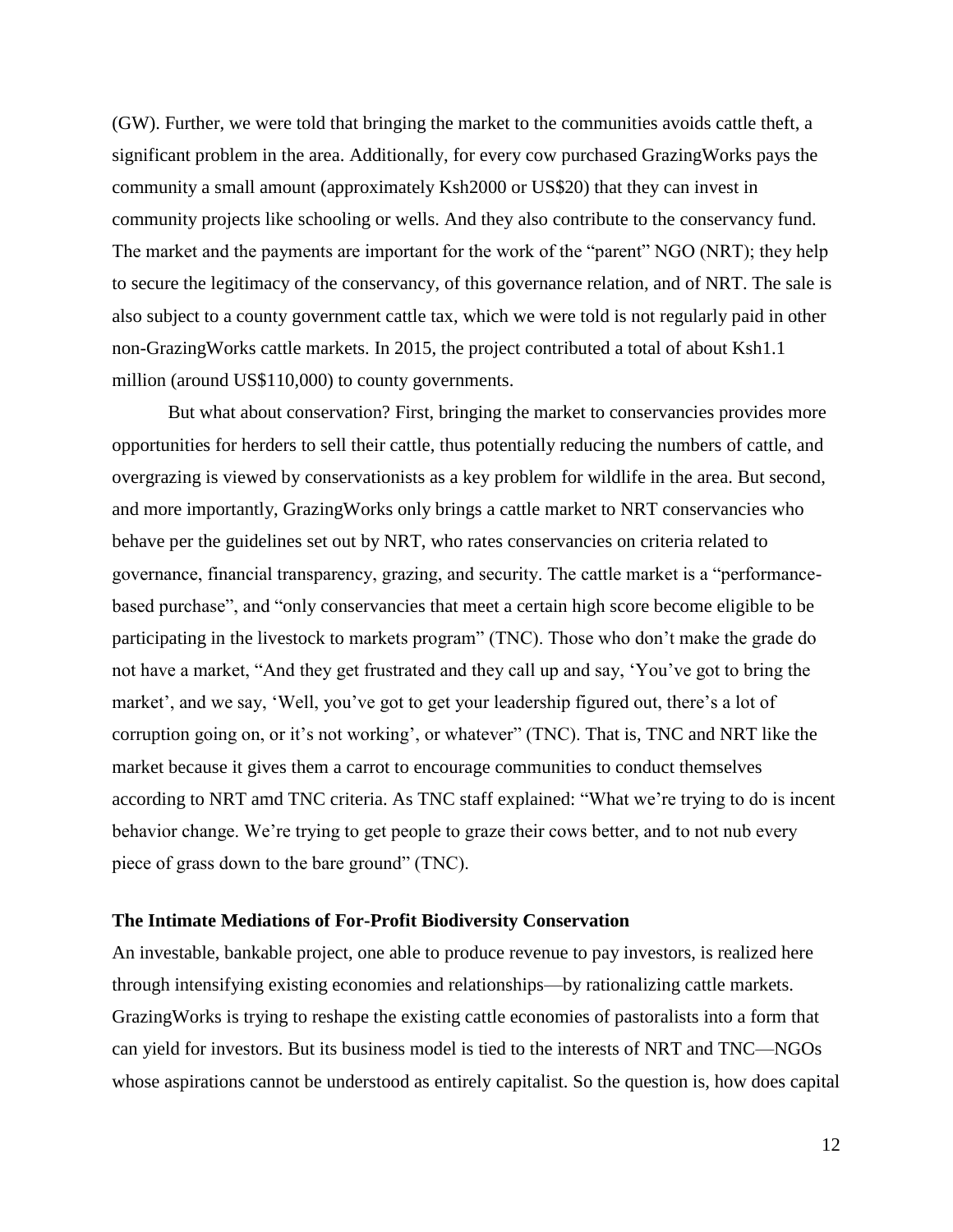attach itself to these other non-profit energies and logics? What work must be done to enable capital's "parasitic existence" (Gidwani 2008, xix)? Harnessing non-profit energies depends on intimate mediations of social relations between organizations, communities, people and cattle. It requires new visions of the 'conduct of conduct', diffused across organizations and spaces, through market and non-market mechanisms, and aimed at contrasting, perhaps irreconcilable, ends.

Our use of intimate mediation is inspired in general by feminist readings of capitalism that center and understand bodies as "mediating apparatuses… for the transaction and transmission of quantities and qualities of power and value", as site of negotiation between realms of social life that are "imperfectly aligned with the social field of exchange" (Tadiar 2015, 153, see also Federici 2004). Along these lines, Roy (2012) describes the value chain of micro-finance as involving "intimate mediations", value chains that involve much more than a debtor-lender relationship or simple circulations of money, as one involving deeply personal negotiations of "crafting selves" across large distances – for both lenders and for predominantly female recipients, across diverse ways of knowing, seeing, and living. Roy's emphasis on 'intimate mediations' and Tadiar's emphasis on the body as mediating apparatus resonates with Foucauldian-inspired scholars of neoliberal conservation (e.g. Fletcher 2010). In particular, Sullivan's 2013 paper in this journal draws from both Foucault and Federici, concerned with the kind of homogenizing forces of such tools and techniques that render phenomena - subjects, territories, social relationships - "intelligible and governable through insertion into financialized logics" (212). Roy, Tadiar and Gidwani compliment Sullivan's work by emphasizing incompleteness and struggle - the meditations - as well emphasizing omnipresent more-thancapitalist drivers (a point we draw out below).

As this work suggests, rendering conservation investable involves intimate work. It involves engagements with closely-held, personal-political values and identities of all those involved: beliefs about what makes a good or right way to live, work or invest; notions of wealth, honor and truth held by pastoralists and conservationists; and it also involves attempts to transform the way people reproduce themselves and, in our case, transform the bodily morphologies of cattle. These negotiations involve a wide range of actors, from pastoralists to conservation scientists to investment managers. Underlying this marriage of conservation and accumulation we found not spectacular new commodifications, but a rather massive effort of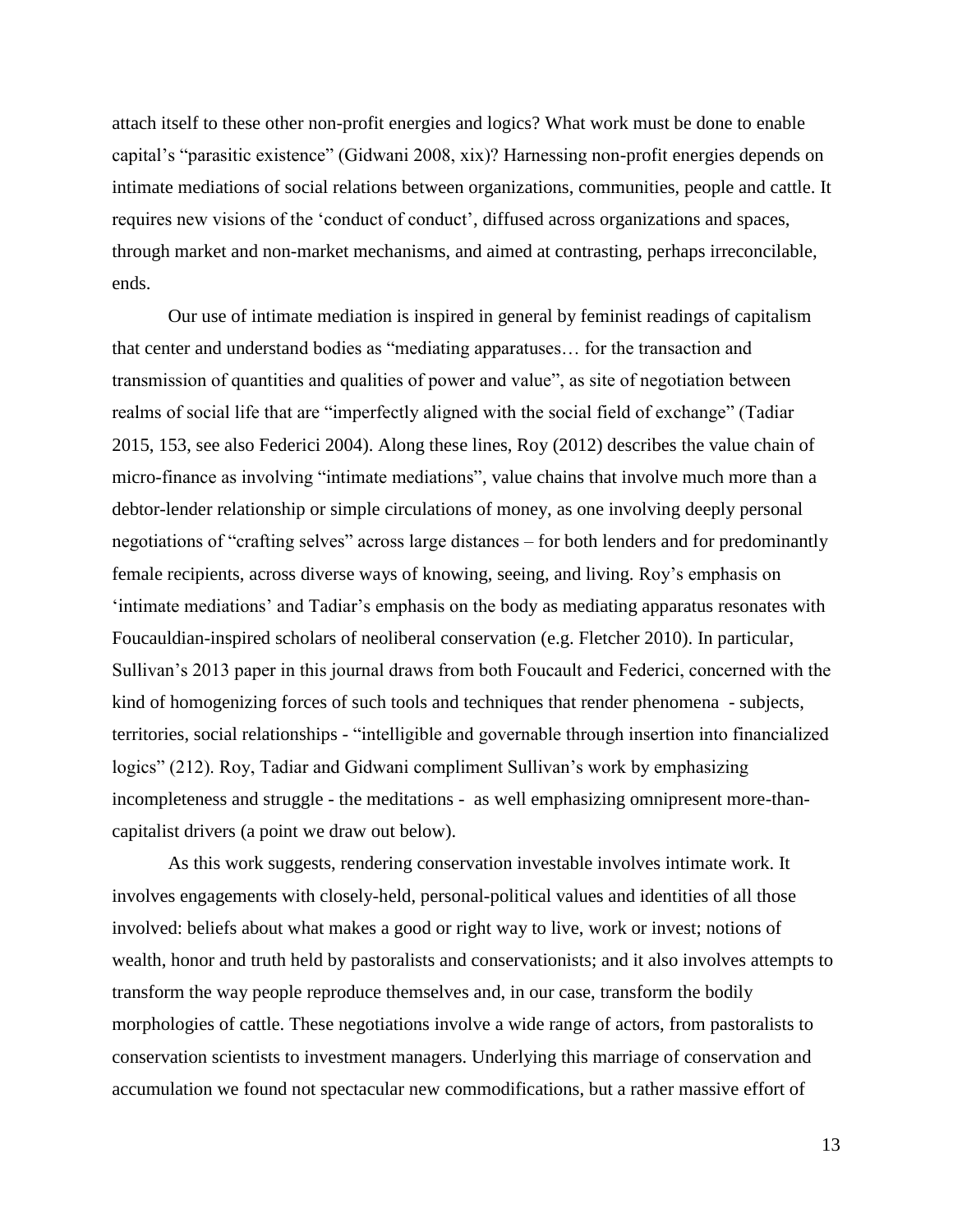capacity building. In upstream banks and in on-the-ground projects, managers struggle to build needed infrastructures—the subjects, territories, and social relationships—able to accept returngenerating and livelihood-producing investments into the restoration or protection of ecosystems.

To what end, these efforts? We've come to understand all this capacity building as animated by an ongoing dual (but not always coordinated) liberal and capitalist effort to eliminate waste. Waste, as Gidwani writes, plays a crucial role in market society/liberalism: waste is the "constitutive outside of political modernity", that "which must be continuously acted upon and improved" (2012: 278). Eradicating waste was central to the English enclosures and it was a justification for colonialism, land theft, and violence throughout the world (Gidwani 2012; Goldstein 2013; Marx 2006 [1841]), a project that involved the marking of the *right* use of land from the immoral, the wasteful. Think of the supposedly wasted lives of peasants toiling on degraded lands; lives deemed to be more efficiently lived as factory labourers and the land deemed better used for sheep production, transitions accomplished via enclosing land from common use. As Gidwani sees it, John Locke's "On Property" chapter is exemplary of a "relentless battle against inefficiencies, or waste, of all sorts" (2012:280), a battle that is simultaneously moral- and interest-based, as is the case with liberalism in general. "Capital always draws its economic vitality and moral sanction from programs to domesticate and eradicate waste," writes Gidwani (275).

Conservation finance can be understood similarly; it aims to create the conditions for distinctively economic and environmental conduct that is more compatible with accumulation, a project inseparable from transforming wasteful conduct of all sorts. Those sticky dollar bills on the sidewalk in the opening vignette represent widespread waste and inefficiencies that private capital is called upon to eliminate: wastes like degraded assets ripe for improvement, including so-called overgrazed lands, un-rationalized forests, depleted fisheries, and inefficient supply chains. But there is also the waste of charity, aid, and grants that are inefficiently distributed and lead to dependencies. And, entwined with the above, there are "deficient" people with inefficient ways of thinking and acting who degrade assets: pastoralists or local communities, but also NGO actors. Through the steady application of capitalist discipline and incentives, conservation finance seeks to rectify all these inefficiencies—as Gidwani would say, to "right" and "purge"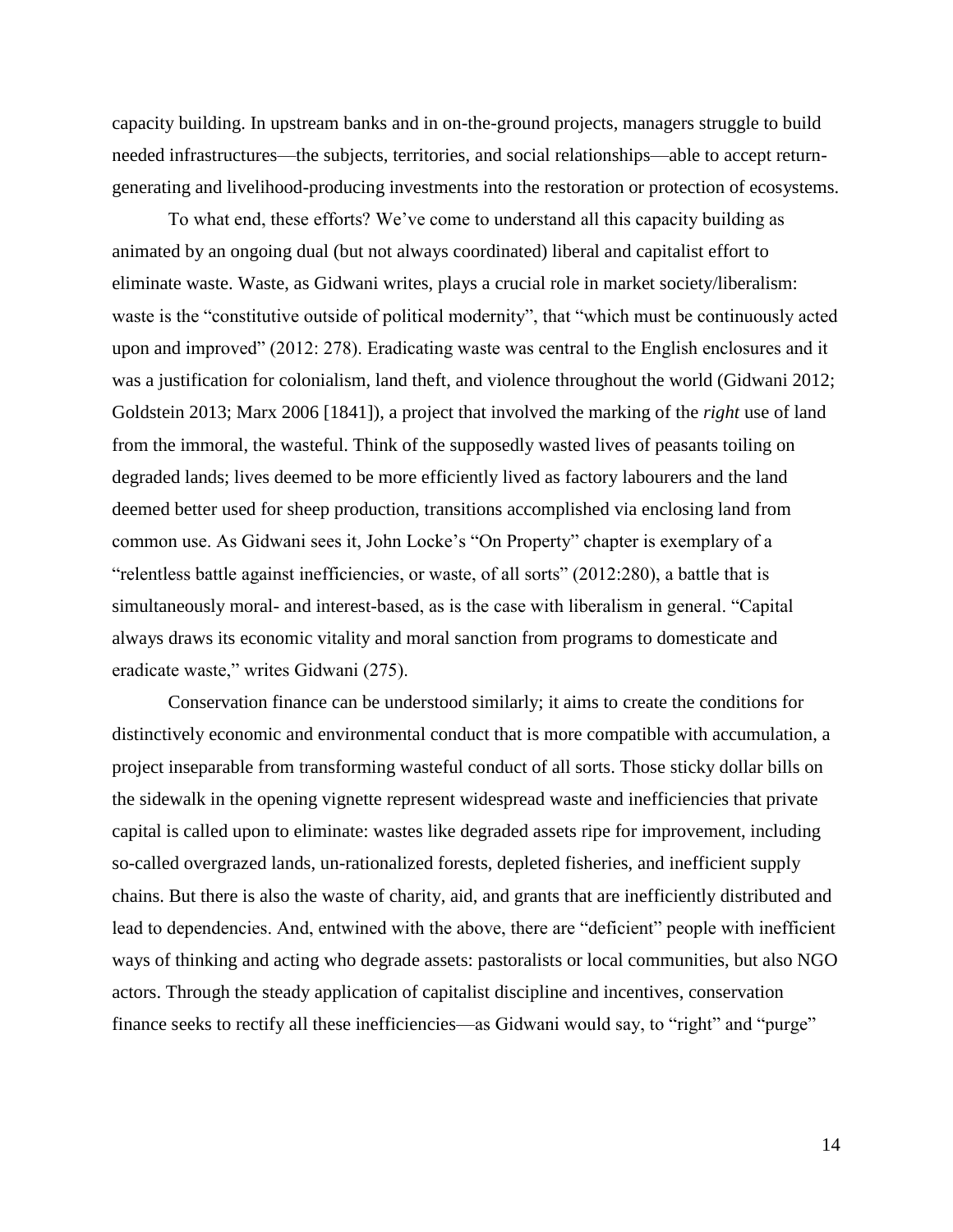"various forms of waste—unruly conducts, things, and natures" (2008:xx) - not only for the sake of accumulation, but also driven by a moral imperatives. 5

An analytic of waste helps us stay attuned to both efforts to intervene in conduct – as in neoliberal environmentality (Fletcher 2010) – alongside efforts to produce financial return, a relationship that sometimes aligns easily and other times is filled with frictions. To illustrate this argument, we move back to the empirics. We focus on attempts to produce three ideal types: *NGO economicus, homo economicus plus*, and *bos Taurus economicus.* 

#### *NGO economicus*

 $\overline{a}$ 

Rationalizing NGOs is a central component of for-profit biodiversity finance. There are various targets here—organizations and individuals—beginning with TNC staff themselves, who are adjusting to their cash flow glasses. One TNC staff member explained how the NatureVest advisory board, loaded with business and financial experts, led him to become more judicious in evaluating the investment potential of projects. By taking a debt stake, and perhaps an equity position in the future, the investor, by way of TNC, is able to enact greater discipline on conservation projects and partners (as well as on itself):

[O]ften a loan structure forces the project to be more critical about how we're measuring success, both in terms of livelihood and biodiversity goals. And maybe be a little bit tighter on the design and the implementation of that project than if it were just a grant … When you know you've got to pay that money back, you know you can't just say, 'Uh, well, we didn't make enough money this quarter selling cows, so we'll try and do better next time'. It's actually, 'No, we've got a deficit, we've got to make up for that'. So I think it introduces more rigour which … helps us create more sustainable thinking within the systems and the cultures with which we're trying to do this. (TNC)

The director of the social enterprise spin-off (GW), who came from the private sector, repeatedly emphasized the need to eradicate the donor mindset, which was leading to inefficiencies in the organization. This shift to revenue generation and away from charity/aid was a site of conflict in NRT and within the communities, but the director pushed back at those critical of the enterprise approach. Given that donor support is never guaranteed, he suggested that the long-term resiliency of NRT-conservancies must involve self-sustaining economies. This

 $<sup>5</sup>$  Fletcher (2010) discusses neoliberal environmentality as moving away from moral calculus towards that of cost-</sup> benefit (see page 175), while (often deeply colonial) morality is front and center in Gidwani's analysis and throughout the efforts of participants in FPCF, including in "upstream" actors like NGOs and financial institutions.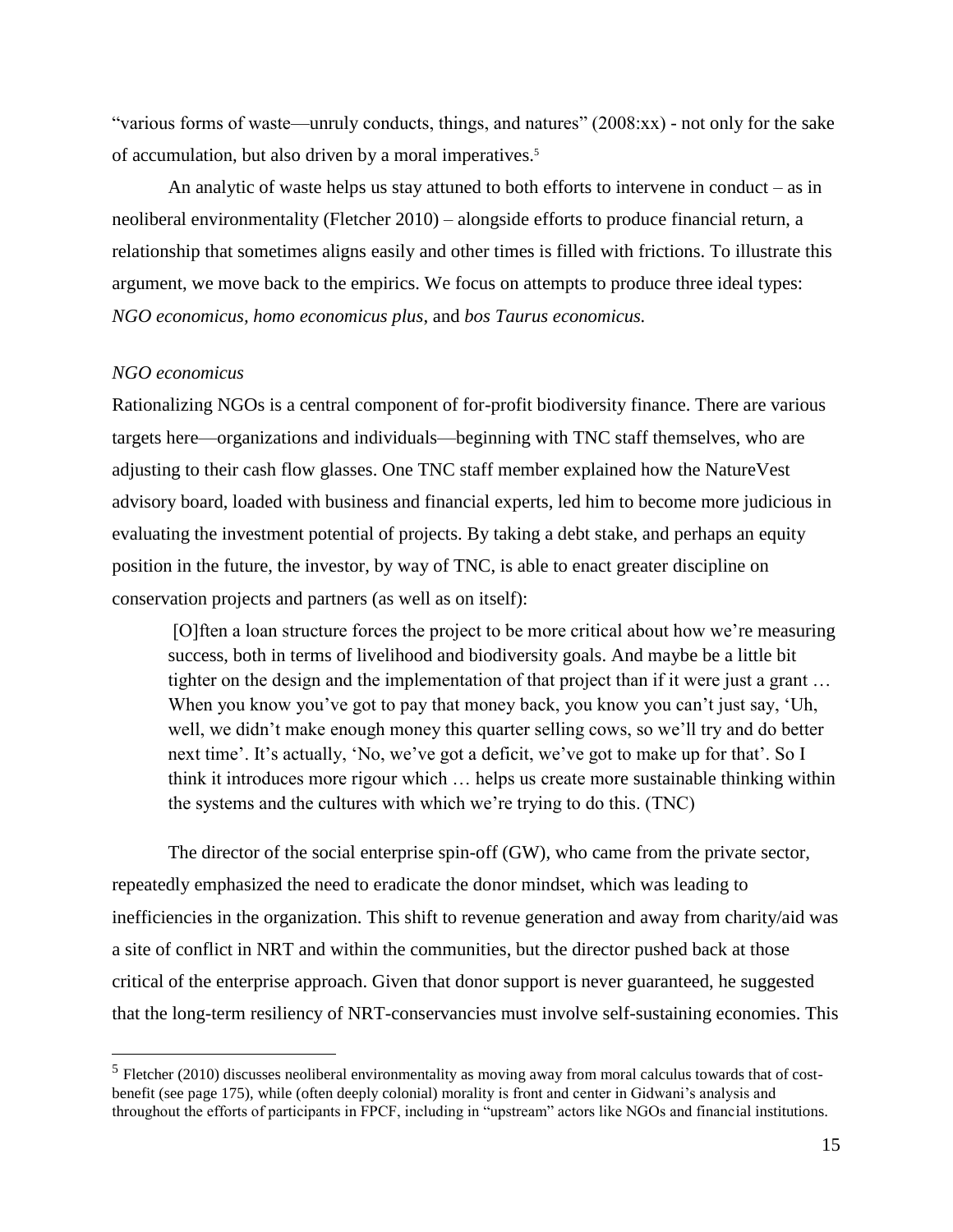point was also made by a representative of a major NRT donor we happened to meet on our trip to NRT-T headquarters. We were told that the donor mindset was clouding the decision-making of GrazingWorks, too, as management realized that they were "paying well over the market rate" for cattle, a financially unsustainable scenario, especially considering all the additional costs: "If you put the 2000 bob [Ksh] [paid to the conservancy] plus the trekking, plus all the injections ... and all the anti-foot and mouth … and renting of land to graze them on, and all these other things, your costs are massive" (GW).

Furthermore, the cattle they were buying were too small to sell competitively into the beef market, so they were often forced to sell at a loss. This problem of cattle size lingers over the entire business: "Our first job since we've looked at the 6000-and-something head is we've established that 20 percent of that … are complete no-hopers. So it doesn't matter what we do they have the frame of a pygmy" (GW). Since the business model involves fattening the cattle at private ranches, another major cost is the fee paid to these landowners. These ranchers, an interviewee said, "put our cattle onto the poorest possible grass that they could find".

After overpaying for cattle, which then had access to only low-quality grass, GrazingWorks "would then try and join the scrum that is the sales of cattle in Nairobi, and try and make a profit. It was losing its shirt" (GW). Making *NGO economicus* requires aligning return-oriented discipline with a pre-existing set of relationships and organizational cultures that are staunchly *non-return* oriented. Indeed, management reported receiving mixed messages from board members about what he was supposed to do, about whether the GrazingWorks was a "social impact program … that brings huge conservation leverage to communities" where you "don't have to worry about making a profit" or it was "a commercial operation, [where] if you don't make profit, you're fired". The former was a message being delivered by NRT; the latter was being delivered by the board of GrazingWorks. What emerges is a complex dance – intimate mediations - between communities, NGO, and investor goals. Upstream investors become dependent on honing "the disciplinary hand" (Roy 2010, 55) of downstream NGO or quasi-NGO-social enterprise managers to meet targets and produce impact: financial, social, and environmental.

#### *Fostering homo economicus plus and bos Taurus economicus*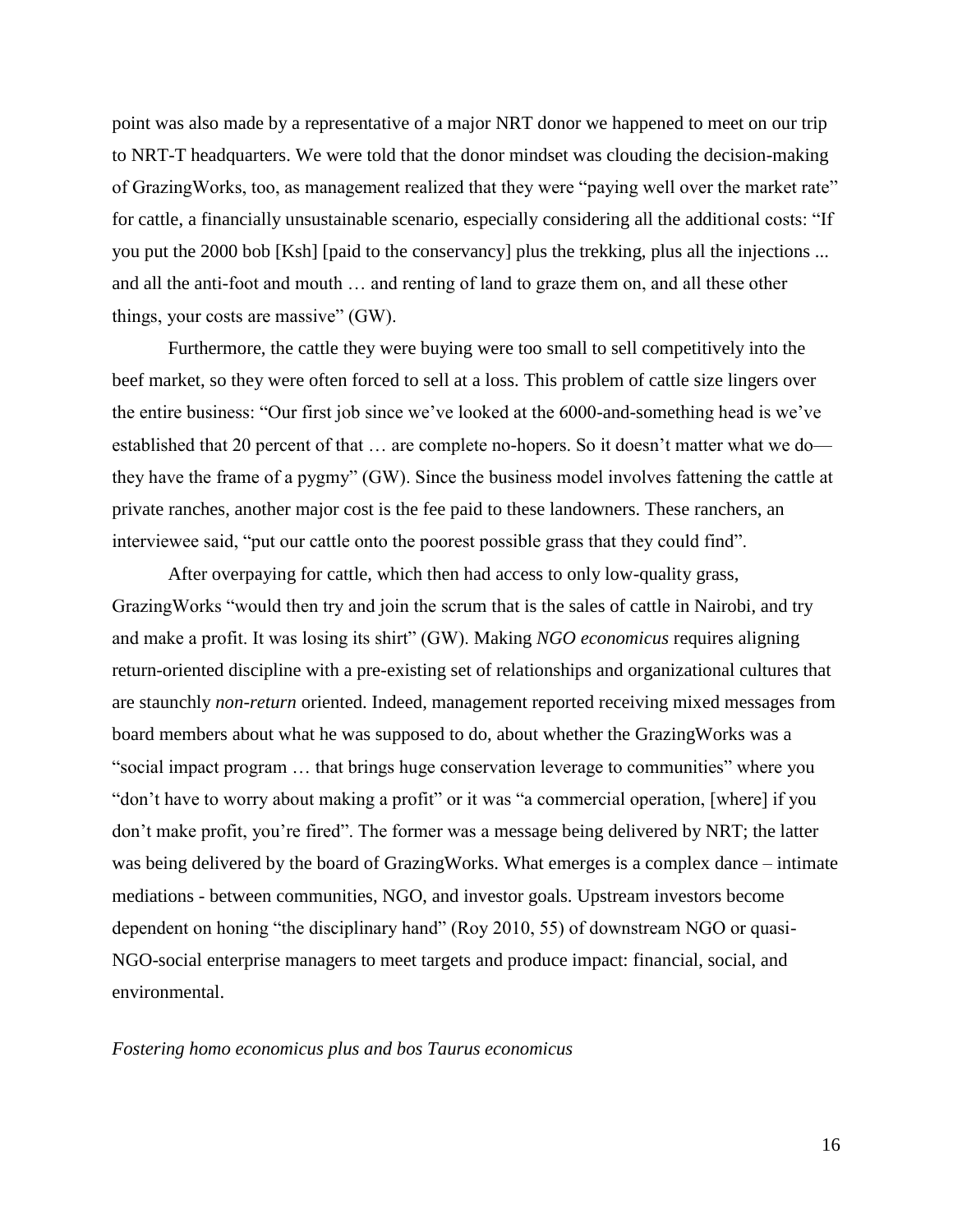Generating return through GrazingWorks also relies on transforming the conduct of individuals and communities, particularly changing the behavior of the men who typically care for and manage the cattle. The idealized man envisioned by GrazingWorks is one who owns fewer cattle and wisely manages his assets to care for himself and his family, a resilient pastoralist able to cope with periodic drought, climate change, and the longer durée of colonial-capitalist arrangements in the region (while leaving more grass for wildlife). We describe this ideal type as *homo economicus plus*, with the "plus" signaling a subject who behaves rationally in economic and environmental terms as delimited by NRT and TNC.

Reducing cattle numbers is a difficult proposition when, as our interviewee explained to us, cattle can be a sign of wealth, tied up with masculinity and marriage prospects: "We've got to change that … But it's not a one-day effort. This is going to take several years … The younger people are … much more flexible in the way they think. Because the old[er] people still feel that their cattle are everything. Their sons, who are maybe 40 years old, are learning there's more to life than having cattle that die in a drought" (GW). These attempts to improve a so-called degraded asset (the grasslands that the NGOs say are overgrazed) center on re-making the herder-cattle relation. But it is critical to note that the goal is not to eliminate pastoralism or dispossess pastoralists (as has been the case and continues to be elsewhere), but rather to modify it, to make a "more modern, and more, much more, self-dependent … resilient" pastoralism (GW). Intimate mediations, indeed!

Toward *bos Taurus economicus:* Remediating perceived wasteful conduct through intimate mediations involves two key moves. The first is to transform pastoralists' relationship with *bos Taurus* into one of quality, not only quantity. At GrazingWorks, inciting this change involves demonstrating to pastoralists that quality (bigger) cattle fetch more money, and being consistent in this approach; trust is crucial, we were told many times. When we were in Kenya, GrazingWorks was beginning to lower prices and purchase selectively. Unsurprisingly, this shift led to push-back from the community and NRT. We observed the director of GW caught between trying to make a go of this business and the concerns of NRT staff, who worried that price reductions would affect community compliance. That is, the elimination of waste in one register might lead to further wasteful conduct in another. Purchase price was a point of debate within the NRT-T board. Should they should pay pastoralists the lowest price they would accept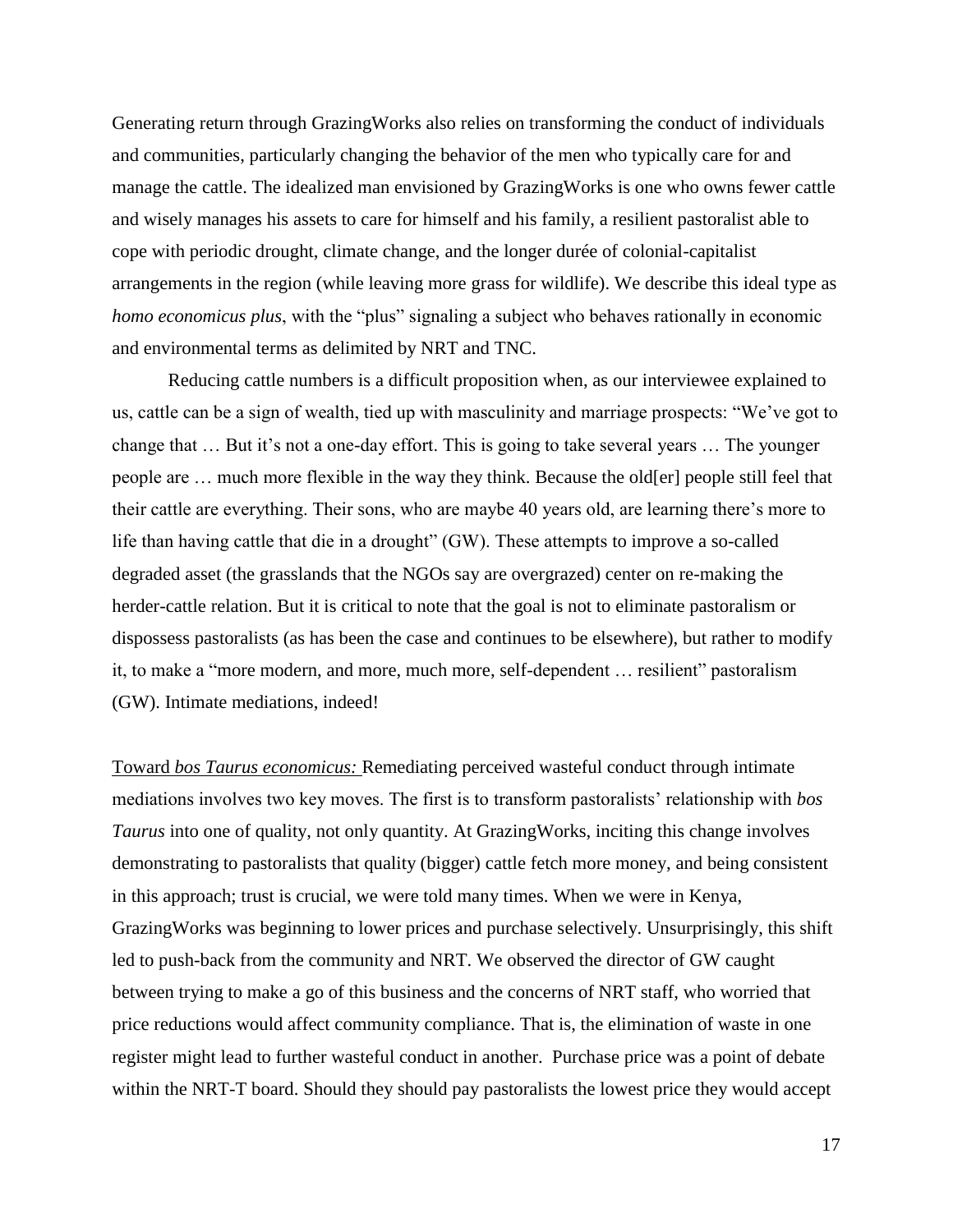for the cows in order to extract maximum profit, which could then be re-invested in buying more cattle? Or should they pay as much as they could, to ensure the pastoralists benefit as much as possible? The debate demonstrates struggles in aligning conservation and finance, but also the power relations at play in what is framed as community based conservation: who is deciding what conduct is in need of transformation and what is considered waste in need of remediation?

GrazingWorks is undertaking agricultural extension activities, bringing information to communities about illnesses in cattle and how to improve cattle quality. Facilitating the production of *bos Taurus economicus* involves education on cattle nutrition but also on genetic improvement: "These cattle, because of the years of truly harsh conditions, and inbreeding and everything else, are rats - very small. The same type of cattle in Kitali in the west are 100 kilos bigger, because of much better genetics, proper nourishment, and education on disease …. So, it is possible to get these to get like that. But these [cattle] have learned to be able to eat rocks instead of grass as sometimes that's all there is" (GW). This same interviewee expressed caution about these efforts: "We've got to be very careful how we play with genetics, because there's no point in putting in exotic breeds genetics into these animals and in the first drought they all die" (GW).

More Money, More Resilience: The second move in remaking the pastoralist-cattle relation involves encouraging community members to store wealth in the form of money, not only cattle. If pastoralists could be convinced to "reduce the size of their herd from 1000 to 500", then the proceeds could be invested into member owned cooperatives, which would give the pastoralist more options—"to pay for school fees, medical issues, material goods, and so on" (GW). This store of money, we were told, could also allow pastoralists to become resilient. During droughts they could purchase food needed to maintain cattle or potentially even capitalize from the dry conditions: "Because as the drought is getting bad and cattle are dying, you can pick them up for just a few dollars, and use the money to buy food and keep them alive" (GW), and then re-sell the cattle at a higher price when the rains return. The aim is to encourage herders to diligently manage their own assets in order to support their families in coping with an insecure, droughtfilled future *within the parameters of the conservation scheme*. Hence: *homo economicus* plus*.* Money is a crucial ingredient of resilience, entering into the picture as the "general substance of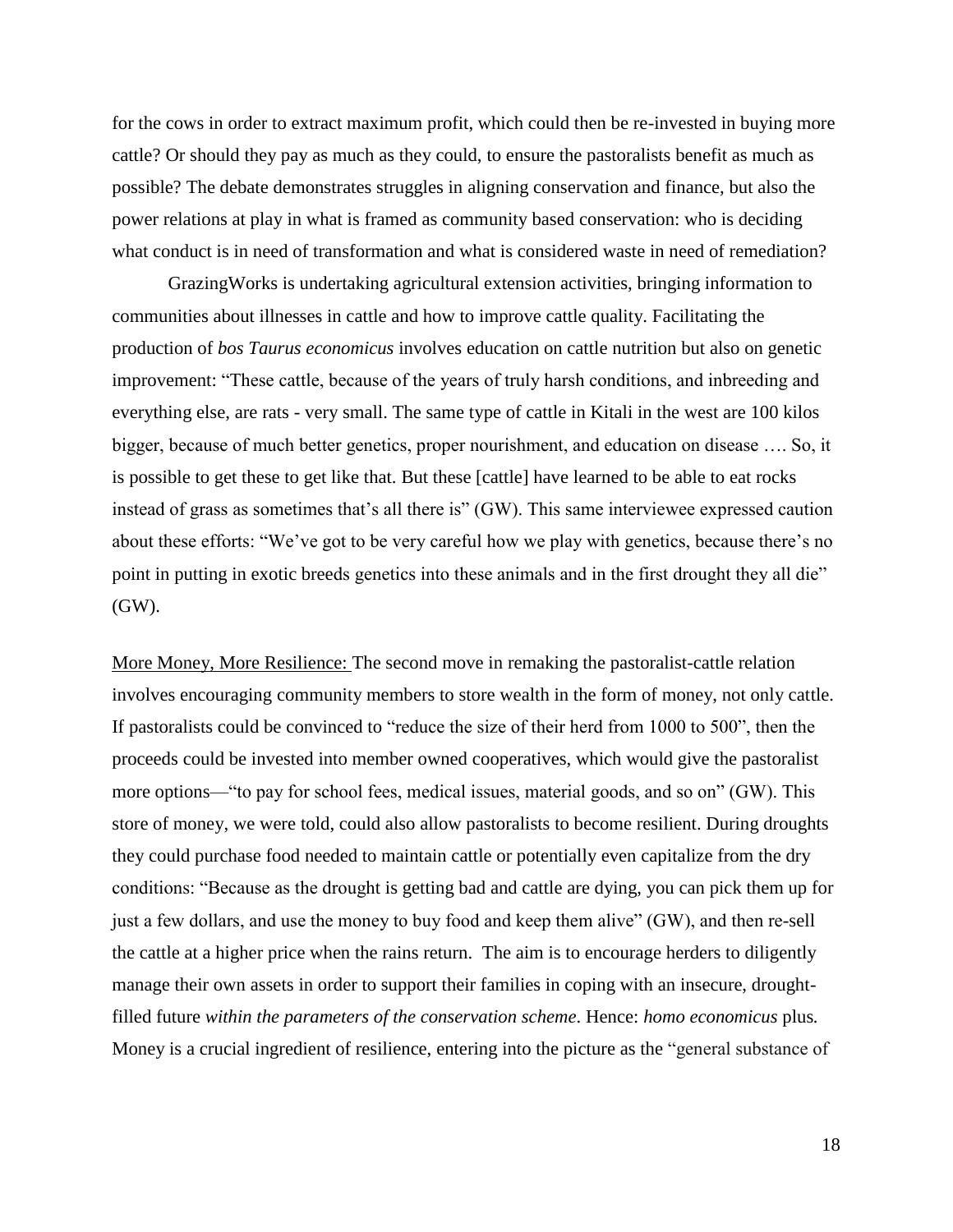survival for all, and at the same time the social product of all" (Marx, quoted in Goldstein 2013:369).

These attempts to turn pastoralists away from wasteful conduct and toward behaviors that are more amenable to both market society and conservation are power laden and certainly not new. Pastoralists have long been identified as the source of various inefficiencies and deficiencies, especially in their nomadism, while also being a target of state and NGO narratives of "irrational and environmentally destructive" land use (Upton 2014: 211)—narratives that often lack evidence (e.g. Oxfam et al. 2016; Benjaminsen and Bryceson 2012; Benjaminsen et al. 2013). There is more research needed to explicate the knowledge politics that consistently places the burden of conservation issues on the pastoralist and his herd, an understanding now being linked to return-oriented capital in the shape of GrazingWorks. There is also work to be done examining community impacts of GrazingWorks. But staying with the notion of intimate mediations, and based on the insights of managers trying to wrestle value out of the project, we do know that communities are not passive recipients of these projects. The NGOs and the enterprises hoping to shape behavior in the region must relentlessly re-negotiate their legitimacy with the communities. In these ways, the communities clearly shape the project at the same time as the project attempts to shape them – intimate mediations abound.

# *Producing return through difference?*

In a recent paper Kelly Kay (2018) asks, "If finance is not productive in and of itself, from where does conservation finance derive its profits?" (168). Answers to this question have tended to emphasize the processes of privatization, marketization, and making component parts of nature more "sliceable-diceable-sellable" (Lohman 2010:227). "To further bring conservation into capitalism, then," write Büscher et al. (2012:8) "is to lay bare the various ecosystemic threads and linkages so that they can be further subjected to separation, marketization, and alienation, albeit in the service of conservation rhetoric". Büscher et al. are referring to the extensive practices of making non-marketized entities exchangeable, perhaps through the making of ecosystem services units to sell or trade or attempts to offset biodiversity damaged here with biodiversity conserved over there. For her part, Kay's (2018) study of the US conservation finance world found profits generated in ways similar to the hostile take-overs of the 1980s, by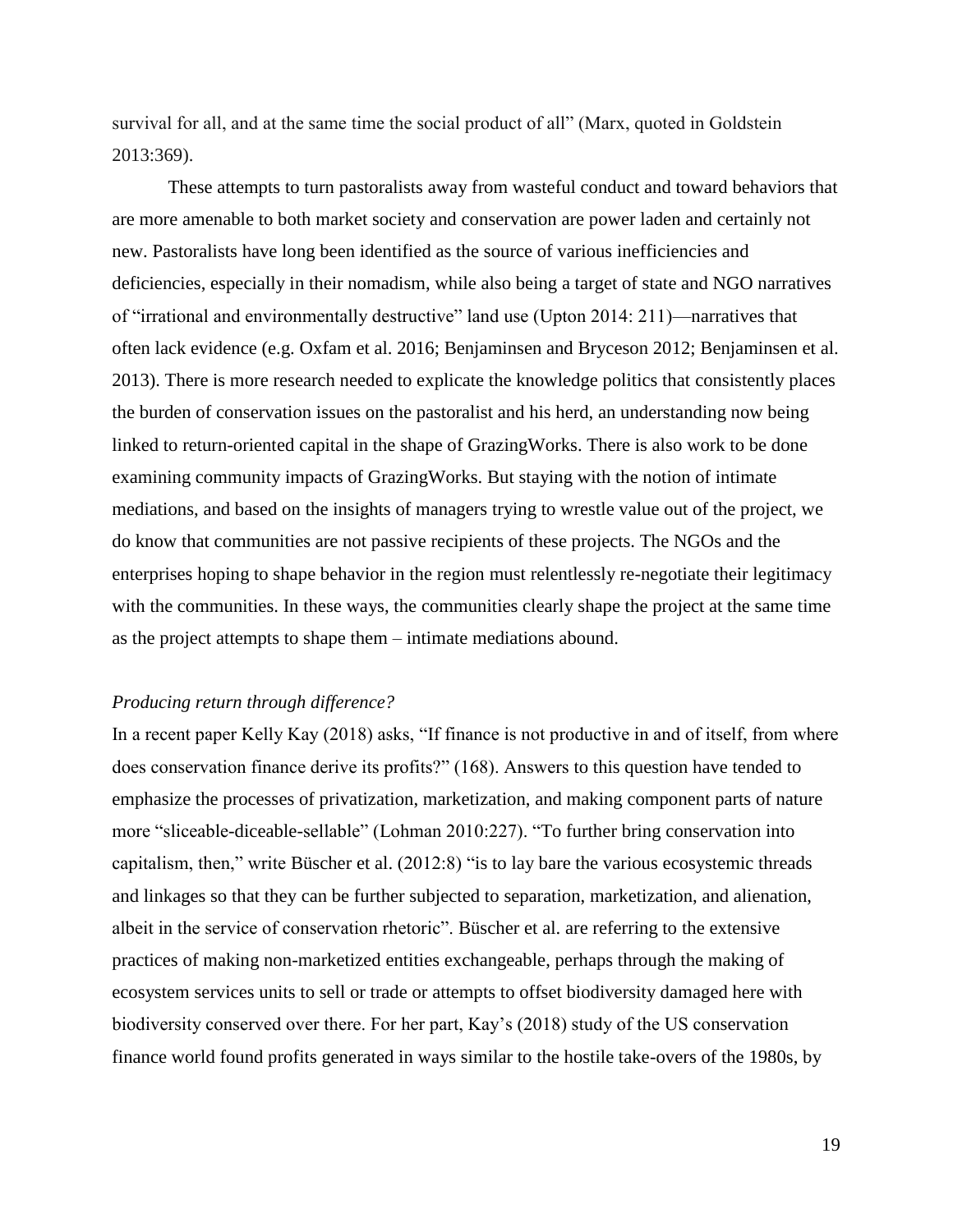buying up degraded assets, improving them, and selling component parts, including proceeds from ecological restoration.

But GrazingWorks does not seek a new biodiversity unit that can bear capitalist value. Nor does it rely on creating or selling private property relations, old or new (from land to ecosystem services). The act of making conservation investable here is not about "separating liquid forms of conserved nature from the material and social conditions that produced them" (Büscher 2014:30). Indeed, it is more about *solidifying* a particular mode of "green" pastoral production and reproduction on the landscape. Conservationists cannot put up the fences and kick out the pastoralists: they not only need to avoid the negative attention that comes with conservation dispossessions, but they also view pastoralism as compatible with wildlife, with some modifications. That is, there is more going on here than these processes of commodification, measurement, and fungibility.

Writing about financialized conservation, Sullivan (2013) argues that the insertion of return-oriented logics and capital might facilitate the production of market-oriented subjects and bodies (see also Fletcher 2010). Our work provides evidence to her argument; FPCF requires capacity building "all the way down", including intimate but also tenuous, conflictual efforts to remake bodies, social relations and territories. Sullivan further argues that such financialized processes "constitute a massive rendering mute… of both nonhuman nature and of the nature knowledges and value practices associated with non-capitalist ways of living" (212). But as we note above, in this case the attempted production of green capitalist value is not a project of extinguishing other-than-capitalist social relations nor wholesale dispossession. It rather aims, much more precisely, to modify and harness existing NGO and pastoral relations. And in the case of GrazingWorks, all these efforts must not disrupt or transform the pastoral way of life *too much* (we suggest this is also the case for NGO *economicus*, which cannot turn towards profitseeking too much either)*.* By emphasizing this point, again, we are not saying that FPCF is outside of capitalism. Rather, returning to Gidwani, we are saying that return-oriented conservation can exist through or alongside cultural, economic, epistemological and/or ontological difference: "Within its heterogeneous fractions enabled by variegated circuits of human and nonhuman joinings, capital has always led a parasitic existence. It has always contained multiple histories. And each of these histories, *even when life is structured-indominance to capitalist value,* has remained an interlacing of multiple value-productions that are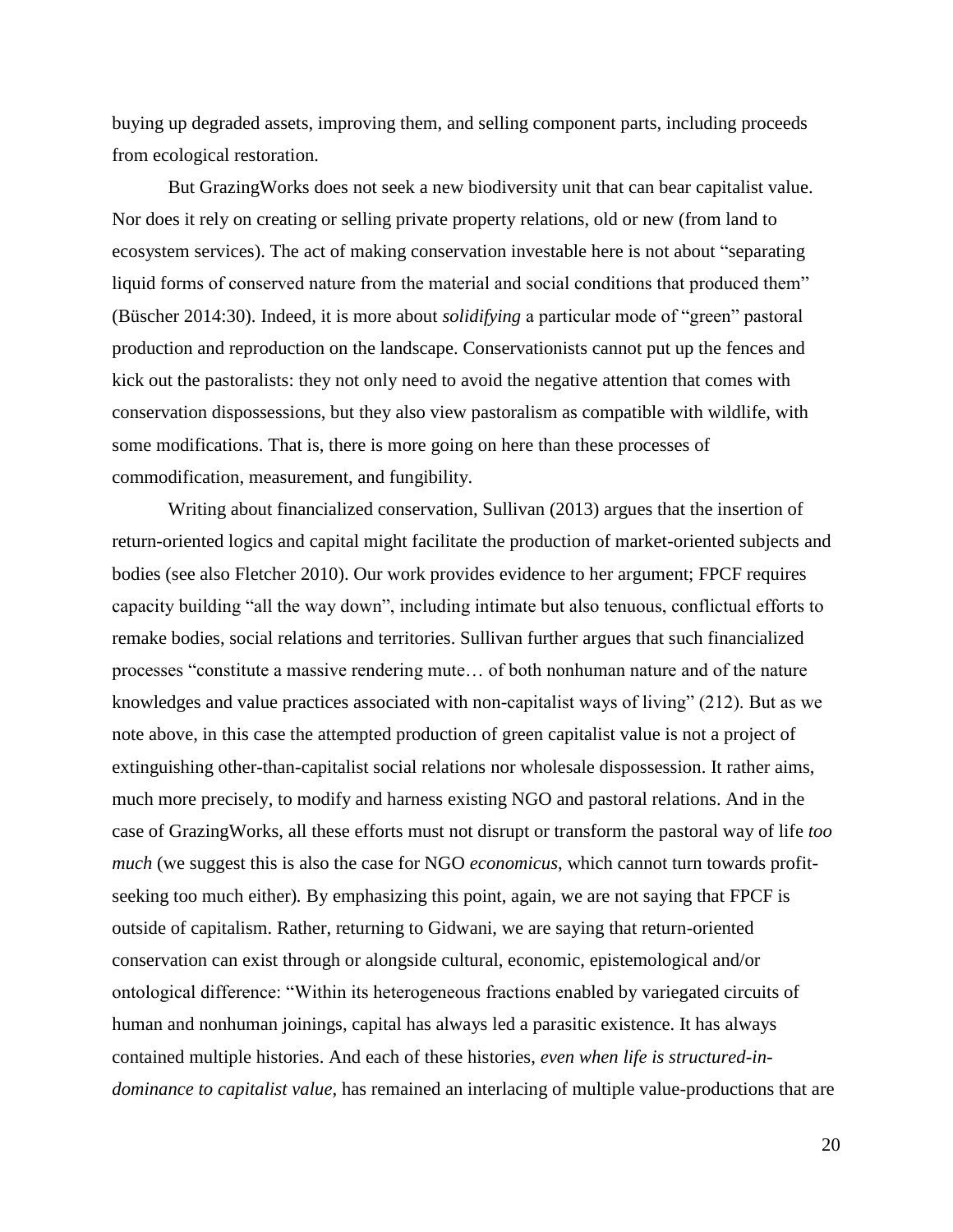non-capital" (229). And such differences – including so-called "non-capitalist" energies, spaces, ontologies, as Anna Tsing (2009) writes, can both make "supply chain capitalism work, and upon occasion, get… in its way" (171). Following from this, we suggest that understanding FPCF and the broader terrain of neoliberal conservation requires not a simple accounting of noncapitalist to capitalist transition, but rather more nuanced, complex tracing of evolving relationships and *struggles* between capital, "non-capital", and difference.

Such relationships are not proximate in space or time. In the final section of the paper we telescope out to think about the challenges facing GrazingWorks and return-oriented conservation capital; it is crucial to situate the everyday practices of biodiversity asset-making in longer histories of colonial relationships and capital flows.

#### **Why are the dollar bills so sticky?**

Making biodiversity investable is a tenuous affair. The Credit Suisse executive had it right: it's damn hard to pick up the dollar bills. As an upstream actor in our case study describes, GrazingWorks "is definitely struggling to execute and scale at the pace that we had hoped". She went on, "It's fascinating, the challenges that they are facing, and really shows that anything other than a zero percent loan from TNC—which is ultimately how it's structured—would be very hard for them to manage. So, I think the highly charitable structure of the investment is important" (NV). This quote and our research findings suggest that the challenges facing GrazingWorks, and the broader project of FPCF are structural, encompassing spatio-temporal problems that are not easily overcome.

### *Arrhythmias of conservation finance*

In many ways, conservation and accumulation seem to operate on different rhythms; returnoriented conservation has trouble adhering to the temporalities of contemporary capitalism. Bringing bankable projects to market takes time—too much time by modern investment standards. David Chen, one of the key players in this field, made this point repeatedly at the 2016 Conservation Finance conference: "We need to speed opportunities to the market, we need to move from 10 to 15 years to maturity to 5 years. Time is crucial". Even when one does finally broker a deal, the capital can be hard to turn over. In some cases, this is because there is hardly a market for the commodity produced, such as for forest carbon (Asiyanbi, 2018), but this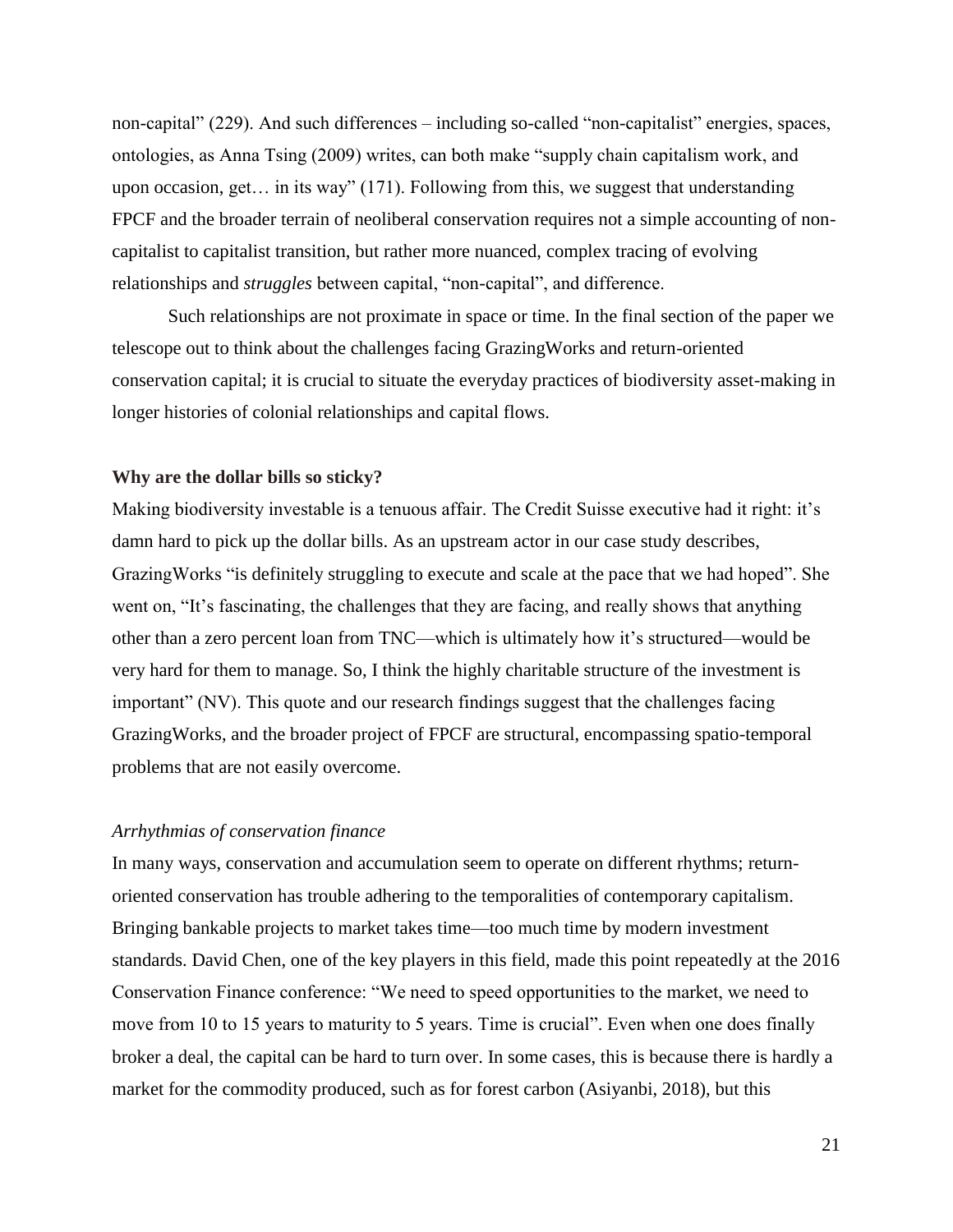difficulty arises even with commodities like cattle. Indeed, capital turnover time was a key problem for GrazingWorks. One informant told us that the organization had 6000 cows, "sitting up … fattening still"; all the cash "is in the commodity. It's all in the live cow". The business is struggling to move cows through "much faster", "to be able to free up that cash" (GW). We were told that this difficulty is due to the quality of the cattle and the challenges of finding butchers in Nairobi, but also because the market is saturated in part due to Kenyans' growing concerns with the health impacts of red meat.

To speed up time to market, GrazingWorks must speed up the making of *bos Taurus economicus.* But this involves a longer project of genetic and rangeland improvement, one that is tied to changing pastoralist notions of wealth away from quantity of cattle and toward "quality"—and also toward wealth as money. Such transformations of conduct are not quick projects, as we were told repeatedly, leading us to wonder how or if this project would ever perform as a market-rate investment.

But we must not underestimate the creativity of capitalist actors in rendering capitalist nature. To deal with its problem of slow capital turnover, GrazingWorks was beginning to tie payments for cattle grazing on private land to cattle weight gain (rather than flat monthly payments). As a result, one ranch had increased monthly cattle weight gain from 7 to 15 kilograms, an increase achieved by grazing the cattle on better grass and feeding them cattle supplements.

## *Settler colonial hauntings of conservation finance*

When we were in Kenya in the summer of 2016, the spectre of drought was on the GrazingWorks CEO's mind: "[T]he thing that concerns me more than anything, that I can't sleep about at the moment, is drought. Drought is guaranteed in Kenya". The challenge, the CEO explained, is the lack of access to land and stores of feed for cattle during a drought: "And we have absolutely no land. And everybody who has signed contracts with me ... [to graze] cattle will say ... if there's a drought, take your cattle and go. Now what am I going to do?" (GW). Here the CEO is referring to the contracts with private landholders in the Laikipia region (where GrazingWorks is headquartered) needed to fatten cattle.

Sure enough, 2017 brought drought and the results were explosive: approximately 10,000 herders drove 135,000 cattle and over 200,000 sheep and goats onto ranches and conservancies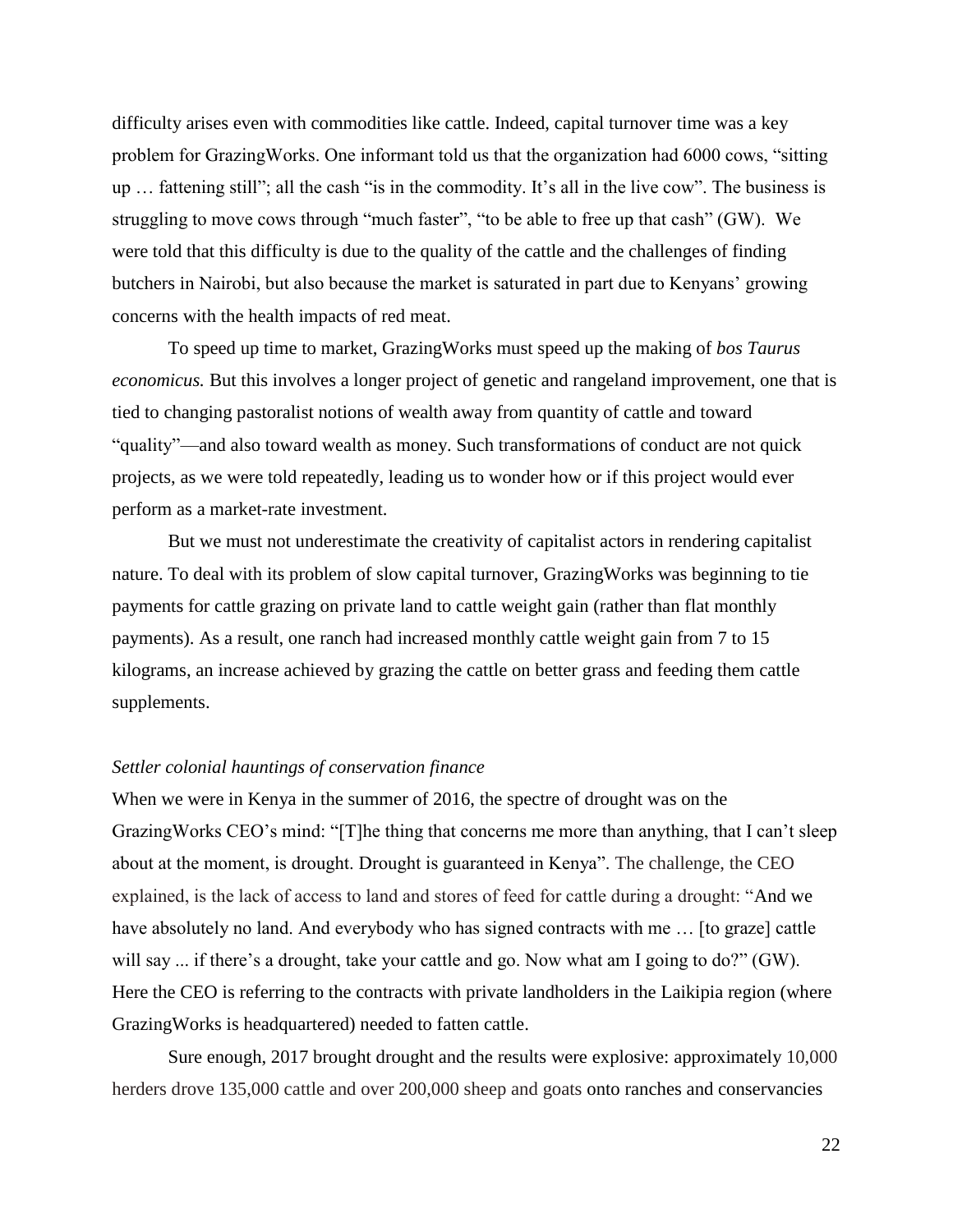into Laikipia. Under the duress of drought, long-standing land inequities became a live-wire especially the more fertile land held by white and elite land owners. A third of Laikipia is held in large-scale ranches or conservancies—or in properties with a mix of cattle and high-end tourism—with many of these lands owned by whites (Burke  $2017$ ).<sup>6</sup> A controversial MP representing the region, Mathew Lempurkel, stated: "In my constituency there are a million hectares owned by 36 settlers. It's very clear, it is white and black, and there's historical injustices" (McIntyre 2017). This anger, voiced by prominent local politicians with some link to the then-upcoming elections, gave way to violence and arson on private ranches. One estimate put the number killed at 25 to 50 people (Burke 2017). The so-called "land invasions" are not entirely on black and white lines; black Kenyans also had to abandon farms in the region (*Economist* 2017). Further, there were reports of wildlife deaths. One ranch claimed a 70 percent loss in wildlife in a single year (Kahumbu 2017).

In June 2017, a mysterious report surfaced (evidently written by a British anthropologist), which blamed the conflict in Laikipia not on drought but on political grandstanding and power grabs arising from the devolution of power in Kenya following the introduction of the new constitution in 2013 (*The Star* 2017, unattributed report 2017). Others insist that the situation arises from unaddressed colonial injustices. Christine Mungai (2017) writes that it "was violence—guns, coercion and deceit—that pushed these people [Maasai and Samburu pastoralists] out and created the 'emptiness' so beloved of white settlers" in Laikipia. As Paula Kahumbu, a prominent Kenyan environmentalist suggests: "The problem of land distribution will not go away. Even after the election it will continue to fester and erupt. As long as people think there has been an injustice, there will be a problem" (quoted in Burke 2017). A definitive conclusion about the source of the conflict is beyond our research, but we can say that the events of 2017 added complications and challenges to GrazingWork's business and conservation goals.

For us, this situation exemplifies that attempts to make "green" financial assets are in constant negotiation with previous or other regimes of accumulation—colonial and extractive regimes that conservation finance is trying to separate itself from. How? We suggest that the

 $\overline{a}$ 

 $<sup>6</sup>$  A full history of the region's land politics is beyond the scope of the paper. But in brief, the current land regime in</sup> Laikipia stems back to the arrival of the British. In 1911, Northern Maasai were largely dispossessed from their land in Laikipia, and Europeans settled in the region into large private ranches known as the "White Highlands". When colonialism officially ended, land transfer schemes were created to facilitate movement of title from settlers to Kenyans. This story is complex, but some settlers stayed—with large tracts of land—and over time, much of the fertile land went to elites and politically connected Kenyans (Bond and Mkutu 2017; Rutten 1997).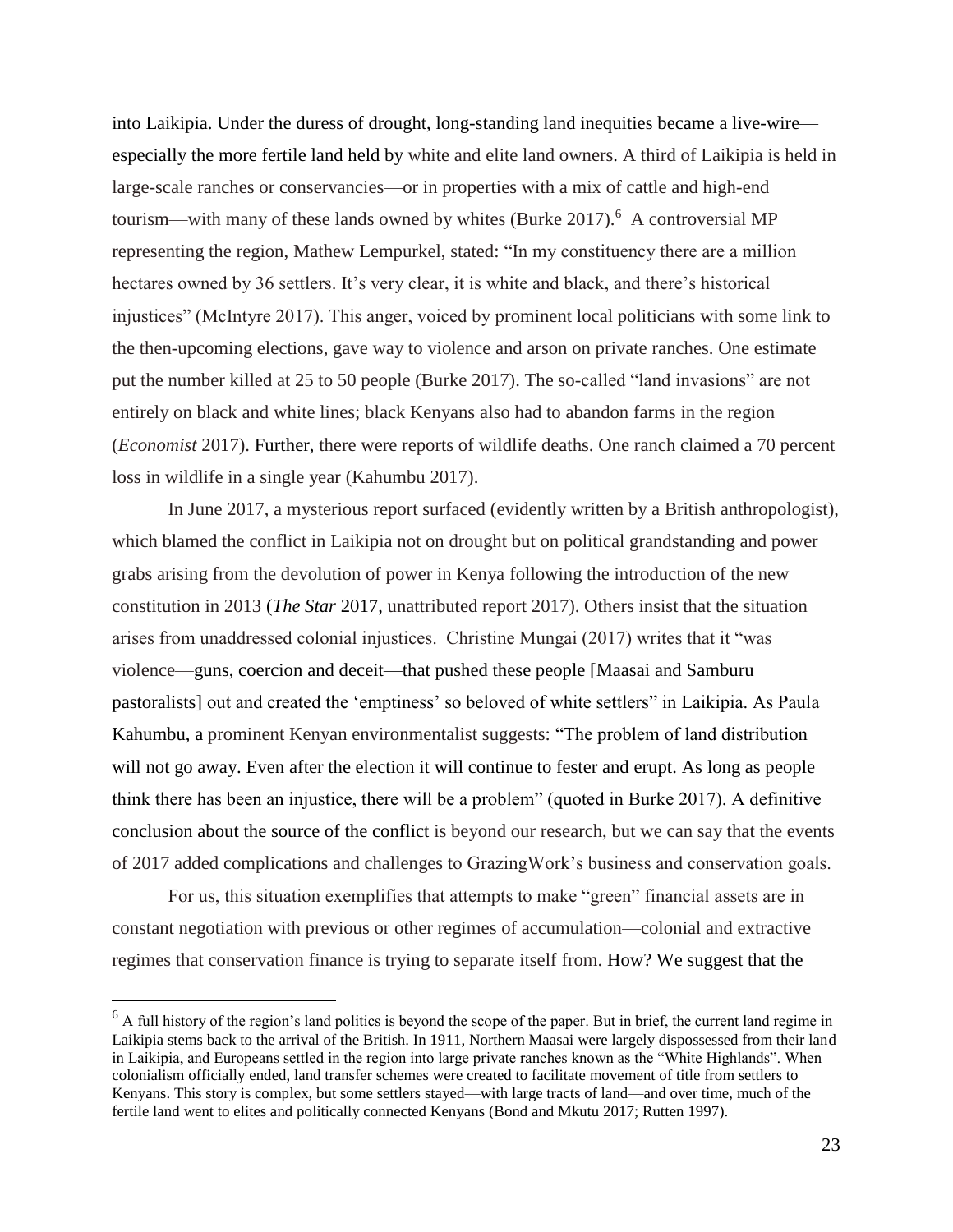GrazingWorks accumulation and environmental effort simultaneously relies on and is challenged by long-standing colonial-capitalist arrangements in the region: *relies on* because GrazingWORKS depends on the private ranches with good grasses and often long colonial roots for its cattle fattening<sup>7</sup>; *is challenged* because the same colonial-capitalist legacies are making return generation difficult for GrazingWorks, as the mass movement of cattle into the private ranches demonstrates. In these ways, GrazingWorks is at once reliant on, and haunted by, colonialism; previous regimes of accumulation both support and confound attempts to pick up those hundred thousand dollar bills.

We suggest a similar tension exists throughout for-profit conservation finance, and philanthro-capitalism and millennial philanthropy more broadly (Holmes 2013), as attempts to make conservation return are made possible by the existence of investors willing and able to take less-than-market returns: people whose wealth are themselves a product of decades (sometimes centuries) of extractive finance. The challenges facing biodiversity conservation asset making stem, in part, from the difficulty of aligning their multiple value-seeking goals with the rhythms of mainstream capitalism. If we look deeper, we see that these investments may also be confronting capitalism's long-standing reliance on superexploited "colonized others" (Mies 1986). So are those hundred thousand dollar bills really stuck to the sidewalk, just waiting to be picked up through diligent, efficient entrepreneurs? Or do those bills comprise the pavement itself, the bedrock that must be present but never included in the accumulative economy that rests upon it?

#### **References**

 $\overline{a}$ 

Asiyanbi, A (2018) Financialisation in the green economy: material connections, markets-in-themaking and Foucauldian organising actions. *Environment and Planning:* A 50(3): 531-548. Benjaminsen, T A and Bryceson, I (2012) Conservation, green/blue grabbing and accumulation

by dispossession in Tanzania. *The Journal of Peasant Studies* 39: 335–355.

Benjaminsen, T A, Goldman, M J, Minwary, M Y, Maganga, F P (2013) Wildlife management in Tanzania: State control, rent seeking and community resistance. *Development and Change* 44:1087–1109.

 $<sup>7</sup>$  One of Kenva's most influential British settlers, Lord Delamere, began ranching on Ol Pejeta in the 1940s. During</sup> the colonial era, it was a successful beef ranch; then in the 1980s, the ranch established a game reserve on part of the property, expanding this reserve over time. Flora and Fauna International—an NGO based in London—purchased the ranch in 2003.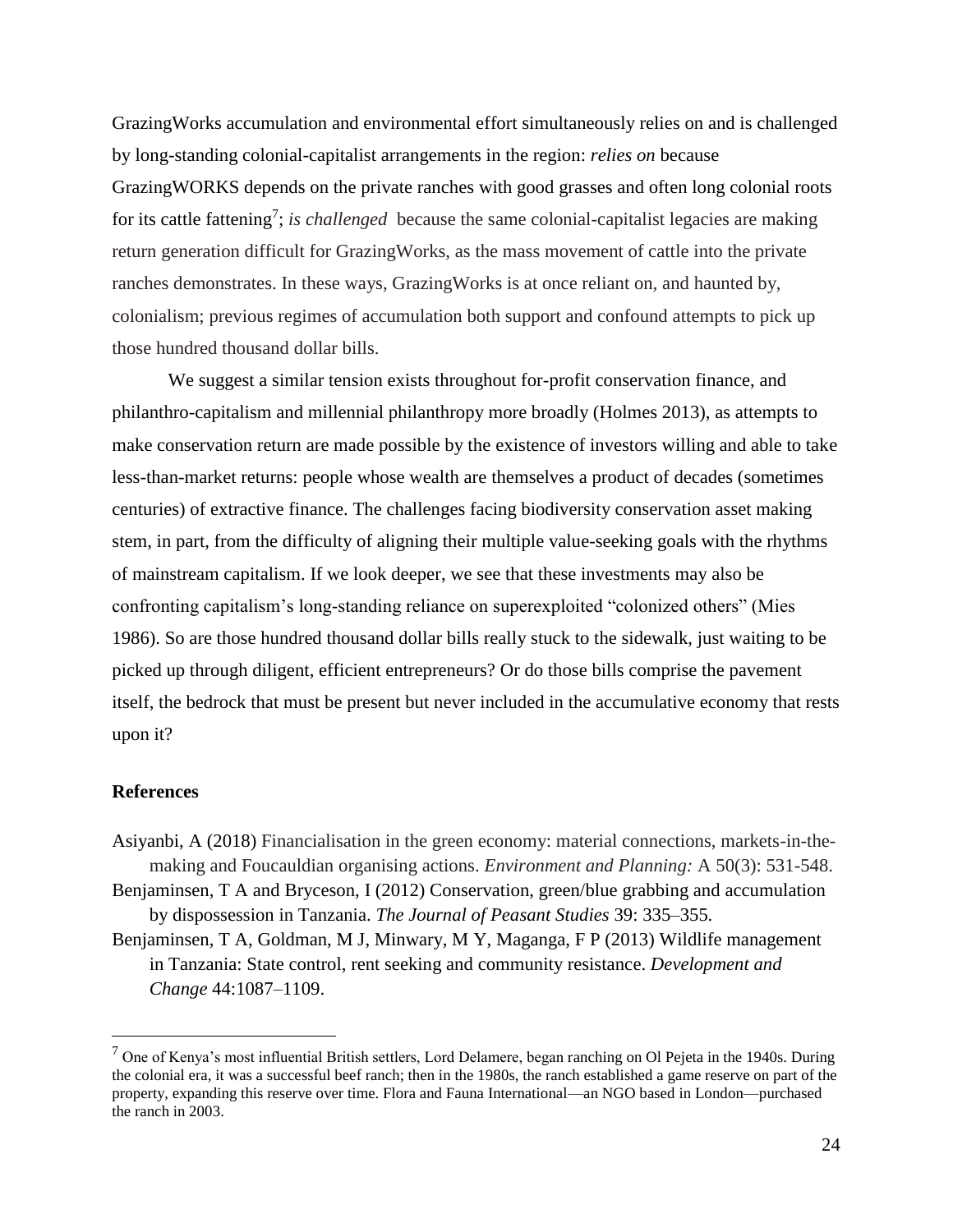- Bond, J and Mkutu, K (2017) Behind the conflict in central Kenya that's costing lives and hitting tourism. *The Conversation* 7 February. https://theconversation.com/behind-theconflict-in-central-kenya-thats-costing-lives-and-hitting-tourism-72423 (Accessed 20 July 2017).
- Burke, J (2017) Inequality, drought and the deadly fight for precious grazing land in Kenya. The Guardian 3 May. https://www.theguardian.com/world/2017/may/03/inequality-drought-andthe-deadly-fight-for-precious-grazing-land-in-kenya (Accessed 20 July 2017)
- Büscher, B (2014) Nature on the move: The value and circulation of liquid nature and the emergence of fictitious conservation, in *Nature Inc*. edited by B Büscher, W Dressler, and R Fletcher (pp. 184–202). Tucson, AZ: University of Arizona Press.

Büscher, B and Fletcher, R J (2015). Accumulation by conservation. New Political Economy. 20:2, 273-298

Christophers, B (2016) Risking value theory in the political economy of finance and nature. *Progress in Human Geography*. 42(3), 330-349.

Dempsey, J and Suarez, D C (2016) Arrested development? The promises and paradoxes of "selling nature to save it." *Annals of the American Association of Geographers* 106(3):653– 6711.

Federici, S (2004) *Caliban and the Witch*. Brooklyn, New York: Autonomedia.

Fletcher, R. (2010). Neoliberal environmentality: towards a poststructuralist political ecology of the conservation debate. *Conservation and society* 8(3): 171-181.

Forsyth, T (2011) Politicizing environmental explanations: What can political ecology learn from sociology and philosophy of science? In M J Goldman, P Nadasdy, and M D Turner (eds), *Knowing Nature: Conversations at the Intersection of Political Ecology and Science Studies* (pp. 31–46). Chicago: University of Chicago Press.

Gibson-Graham, J K (2006) *A Post-capitalist Politics.* Minneapolis: University of Minnesota Press.

- Gidwani, V K (2008) *Capital, Interrupted: Agrarian Development and the Politics of Work in India*. Minneapolis: University of Minnesota Press.
- Gidwani, V K (2012) Waste/Value in T J Barnes, J Peck, E Sheppard (eds) *The Wiley-Blackwell Companion to Economic Geography* (pp. 277-288). Blackwell

Goldstein, J (2013) Terra Economica: Waste and the production of enclosed nature. *Antipode*, 45(2):357–375.

Gunter, M (2015) Behind one of the Nature Conservancy's largest ever forest purchases. *The Guardian* 30 January 2015. Available at [https://www.theguardian.com/sustainable](https://www.theguardian.com/sustainable-business/2015/jan/30/behind-one-of-the-nature-conservancys-largest-ever-forest-purchases)[business/2015/jan/30/behind-one-of-the-nature-conservancys-largest-ever-forest-purchases.](https://www.theguardian.com/sustainable-business/2015/jan/30/behind-one-of-the-nature-conservancys-largest-ever-forest-purchases) Last accessed 17 October 2018.

Ho, K (2009) *Liquidated: an ethnography of Wall Street*. Durham, NC: Duke University Press.

Holmes, G (2013). Biodiversity for billionaires: Capitalism, conservation, and the role of philanthropy in selling/saving nature. *Development and Change* 43(1): 185-203.

Kahumbu, P (2017) Changing the course of history for Kenya's wildlife.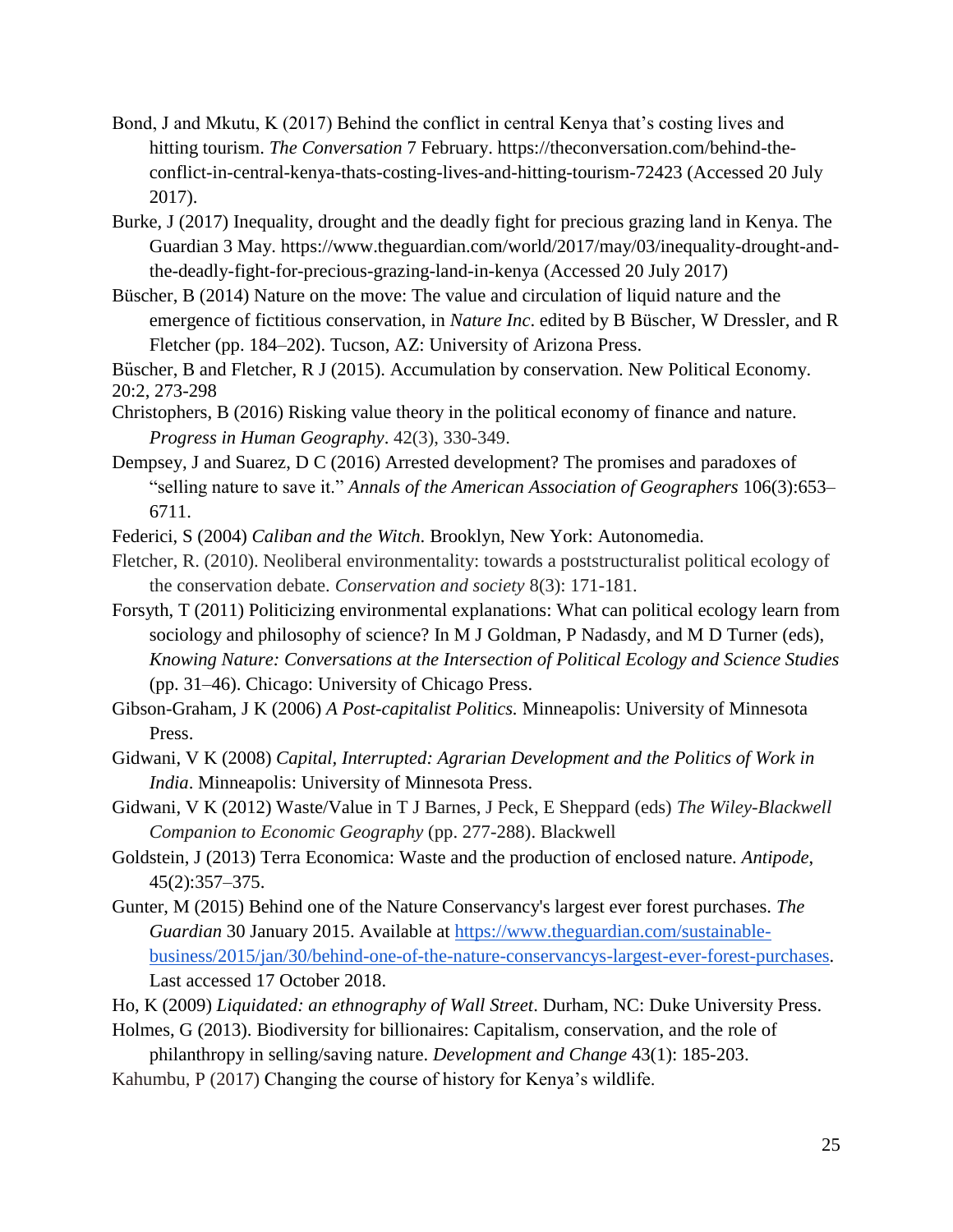*The Guardian* 26 June. https://www.theguardian.com/environment/africawild/2017/jun/26/changing-the-course-of-history-for-kenyas-wildlife (Accessed 20 July 2017).

- Kay, K. (2018). A Hostile Takeover of Nature? Placing Value in Conservation Finance. *Antipode* 50(1) pp. 164–183
- Li, T (2007) *The Will to Improve.* Durham, NC: Duke University Press.
- Lohmann, L (2010) Uncertainty markets and carbon markets: Variations on Polanyian themes. *New Political Economy* 15(2):225–254.
- MacDonald, K (2010). The Devil is in the (bio)diversity: Private sector 'engagement' and the restructuring of biodiversity conservation. *Antipode* 42(3): 513-550.
- Marx, K (2006) [1846] *Capital*. London: Penguin UK.
- McIntyre, N. (2017) Kenyan politician claims drive to evict white landowners is 'third world war' *The Independent* 12 March. http://www.independent.co.uk/news/world/africa/kenyanmp-matthew-lempurkel-kenya-white-landowners-eviction-laikipia-conservation-wildlifea7625886.html (Accessed 20 July 2017)
- Mies, M (1998) *Patriarchy and Accumulation On A World Scale: Women in the International Division of Labour*. Palgrave Macmillan.
- Mitchell, K. (2017) Metrics millennium: Social impact investment and the measurement of value. *Comparative European Politics*, 15(5): 751-770.
- Mitchell, K and Sparke, M. (2016) The new Washington Consensus: Millennial philanthropy and the making of global market subjects. *Antipode* 48(3): 724-749.
- Molinar, J, and Kaiser, C (2015) Can for-profit conservation be a new tool to mobilize investment? https://global.nature.org/content/can-for-profit-conservation-be-a-new-tool-tomobilize-investment (Accessed 8 June 2017)
- Mungai, C (2017) Laikipia: The truth about land feuds needs to be told. *The Star* 1 July. http://www.the-star.co.ke/news/2017/07/01/laikipia-the-truth-about-land-feuds-needs-to-betold\_c1587074 (Accessed 20 July 2017)
- NatureVest (n.d.) Business Lines. Available at [http://www.naturevesttnc.org/business-lines/.](http://www.naturevesttnc.org/business-lines/) (Accessed 26 June 2018).
- Northern Rangelands Trust (n.d.) What is NRT?<http://www.nrt-kenya.org/about/> (Accessed 8 June 2017)
- Northern Rangelands Trust. 2015. State of the Conservancies Report. Available at [http://www.nrt-kenya.org/s/SocReport\\_2015\\_Final\\_Spreads\\_LowRes.pdf](http://www.nrt-kenya.org/s/SocReport_2015_Final_Spreads_LowRes.pdf) (Accessed 8 June 2017)
- Oxfam, International Land Coalition, Rights and Resources Initiative (2016) *Common Ground. Securing Land Rights and Safeguarding the Earth*. Oxford: Oxfam.
- Rosenman, E (2018) The geographies of social finance: Poverty regulation through the "invisible heart" of markets. Accepted to *Progress in Human Geography.*
- Roy, A (2010) *Poverty Capital*. New York: Routledge.
- Roy, A (2012) Subjects of risk: Technologies of gender in the making of millennial modernity. *Public Culture* 24(1 66), 131–155.